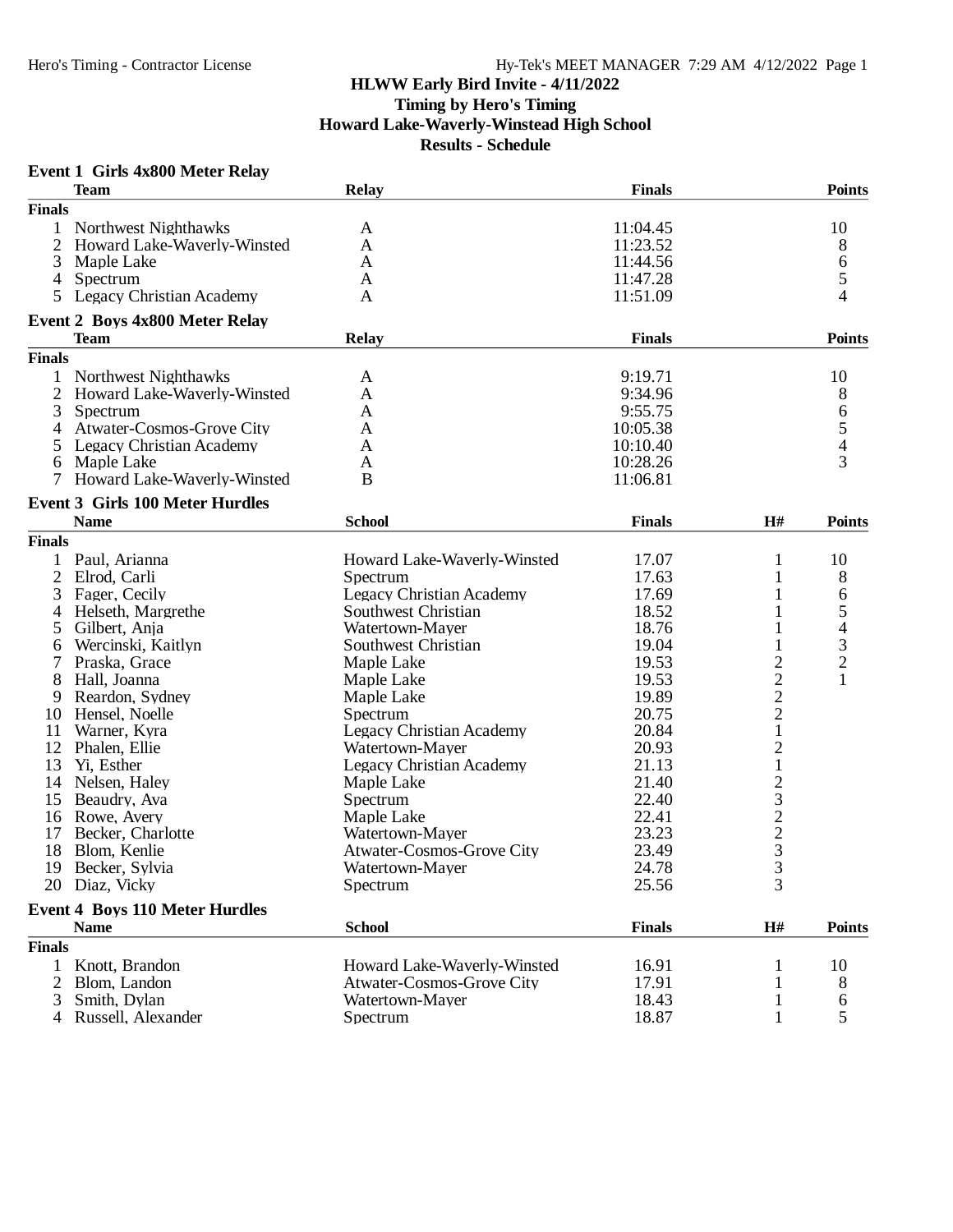**Timing by Hero's Timing**

**Howard Lake-Waverly-Winstead High School**

|               | Finals  (Event 4 Boys 110 Meter Hurdles) |                                  |               |                                            |                |
|---------------|------------------------------------------|----------------------------------|---------------|--------------------------------------------|----------------|
|               | <b>Name</b>                              | <b>School</b>                    | <b>Finals</b> | H#                                         | <b>Points</b>  |
|               | 5 Paulson, Jimmy                         | Spectrum                         | 19.32         | 1                                          | 4              |
| 6             | Thein, Carter                            | Spectrum                         | 19.64         | $\mathbf{1}$                               | 3              |
| 7             | Johnson, Mason                           | Atwater-Cosmos-Grove City        | 21.17         |                                            | $\overline{2}$ |
| 8             | Suiter, Jack                             | Spectrum                         | 22.34         |                                            |                |
| 9             | Rieber, Joseph                           | Maple Lake                       | 22.87         | $\begin{array}{c} 2 \\ 2 \\ 2 \end{array}$ | $\mathbf{1}$   |
| 10            | Gabrelcik, Wyatt                         | Watertown-Mayer                  | 24.24         |                                            |                |
|               | <b>Event 5 Girls 100 Meter Dash</b>      |                                  |               |                                            |                |
|               | <b>Name</b>                              | <b>School</b>                    | <b>Finals</b> | H#                                         | <b>Points</b>  |
| <b>Finals</b> |                                          |                                  |               |                                            |                |
| $\mathbf{1}$  | Coughlin, Callie                         | Southwest Christian              | 13.22         | 1                                          | 10             |
|               | 2 Dekkers, Ada                           | Southwest Christian              | 14.08         | 1                                          | 8              |
| 3             | McCabe, Maggie                           | Watertown-Mayer                  | 14.15         | 1                                          | 6              |
| 4             | Danielson, Ava                           | Watertown-Mayer                  | 14.22         | 1                                          | 4.50           |
| 4             | Johnson, Maya                            | Southwest Christian              | 14.22         | 1                                          | 4.50           |
| 6             | Padilla, Erica                           | <b>Legacy Christian Academy</b>  | 14.25         | $\mathbf{1}$                               | $\mathfrak{Z}$ |
| 7             | Frisbie, Kira                            | Watertown-Mayer                  | 14.39         | $\overline{c}$                             | $\overline{2}$ |
|               | 8 Freeby, Zoe                            | Spectrum                         | 14.42         | $\mathbf{1}$                               | 1              |
| 9             | Palmieri, Ava                            | Spectrum                         | 14.45         |                                            |                |
| 10            | Strolz, Julia                            | Spectrum                         | 14.58         | 3523224                                    |                |
| 11            | Ireland, Maggie                          | Howard Lake-Waverly-Winsted      | 14.73         |                                            |                |
| 12            | Klingelhofer, Abigail                    | Spectrum                         | 14.75         |                                            |                |
|               | 13 Priolo, Alexis                        | <b>Legacy Christian Academy</b>  | 14.80         |                                            |                |
| 14            | Nalick, Jaisa                            | <b>Legacy Christian Academy</b>  | 14.80         |                                            |                |
| 15            | Praska, Grace                            | Maple Lake                       | 14.85         |                                            |                |
| 16            | Tibbetts, Adah                           | Southwest Christian              | 14.92         | $\overline{c}$                             |                |
| 17            | Johnson, Haley                           | Atwater-Cosmos-Grove City        | 14.98         | $\,1$                                      |                |
|               | 18 Poppler, Dani                         | Howard Lake-Waverly-Winsted      | 15.00         |                                            |                |
|               | 19 Linebaugh, Anna                       | Northwest Nighthawks             | 15.09         | $\frac{4}{2}$ $\frac{3}{2}$ $\frac{2}{4}$  |                |
| 20            | Kingsbury, Kenyon                        | Maple Lake                       | 15.16         |                                            |                |
| 21            | Keskey, Maren                            | Southwest Christian              | 15.22         |                                            |                |
| 22            |                                          |                                  |               |                                            |                |
|               | Jasso-Hernandez, Mariana                 | Spectrum                         | 15.31         |                                            |                |
|               | 23 Fils-Aime, Rachel                     | Atwater-Cosmos-Grove City        | 15.35         | 3                                          |                |
|               | 24 Hutchinson, Grace                     | Northwest Nighthawks             | 15.35         | $\frac{4}{2}$                              |                |
| 25            | Krzmarick, Nicole                        | Howard Lake-Waverly-Winsted      | 15.37         |                                            |                |
|               | 26 Grahn, Giselle                        | Atwater-Cosmos-Grove City        | 15.45         |                                            |                |
| 27            | Bierweth, Avary                          | Atwater-Cosmos-Grove City        | 15.48         | 6                                          |                |
| 28            | Gentrup, Brenna                          | Northwest Nighthawks             | 15.56         | 3                                          |                |
| 29            | Torblaa, Abby                            | Maple Lake                       | 15.57         | 6                                          |                |
| 30            | Rosenquist, Jada                         | <b>Atwater-Cosmos-Grove City</b> | 15.59         | 3                                          |                |
| 31            | Studanski, Meisha                        | <b>Atwater-Cosmos-Grove City</b> | 15.62         | 4                                          |                |
| 32            | Genda, Chloe                             | Northwest Nighthawks             | 15.67         | 4                                          |                |
| 33            | Hubert, Annebelle                        | Watertown-Mayer                  | 15.70         | 6                                          |                |
| 34            | Tarnai, Gabby                            | Spectrum                         | 15.80         | 6                                          |                |
| 35            | Gersema, Alice                           | Watertown-Mayer                  | 15.81         | 5                                          |                |
| 36            | Rasmussen, Hailey                        | Watertown-Mayer                  | 15.94         | 5                                          |                |
| 37            | Hanson, Emily                            | Watertown-Mayer                  | 16.31         | 5                                          |                |
| 38            | Hutchinson, Ella                         | <b>Northwest Nighthawks</b>      | 16.31         | 4                                          |                |
| 39            | Olson, Kendyl                            | Watertown-Mayer                  | 16.63         | 5                                          |                |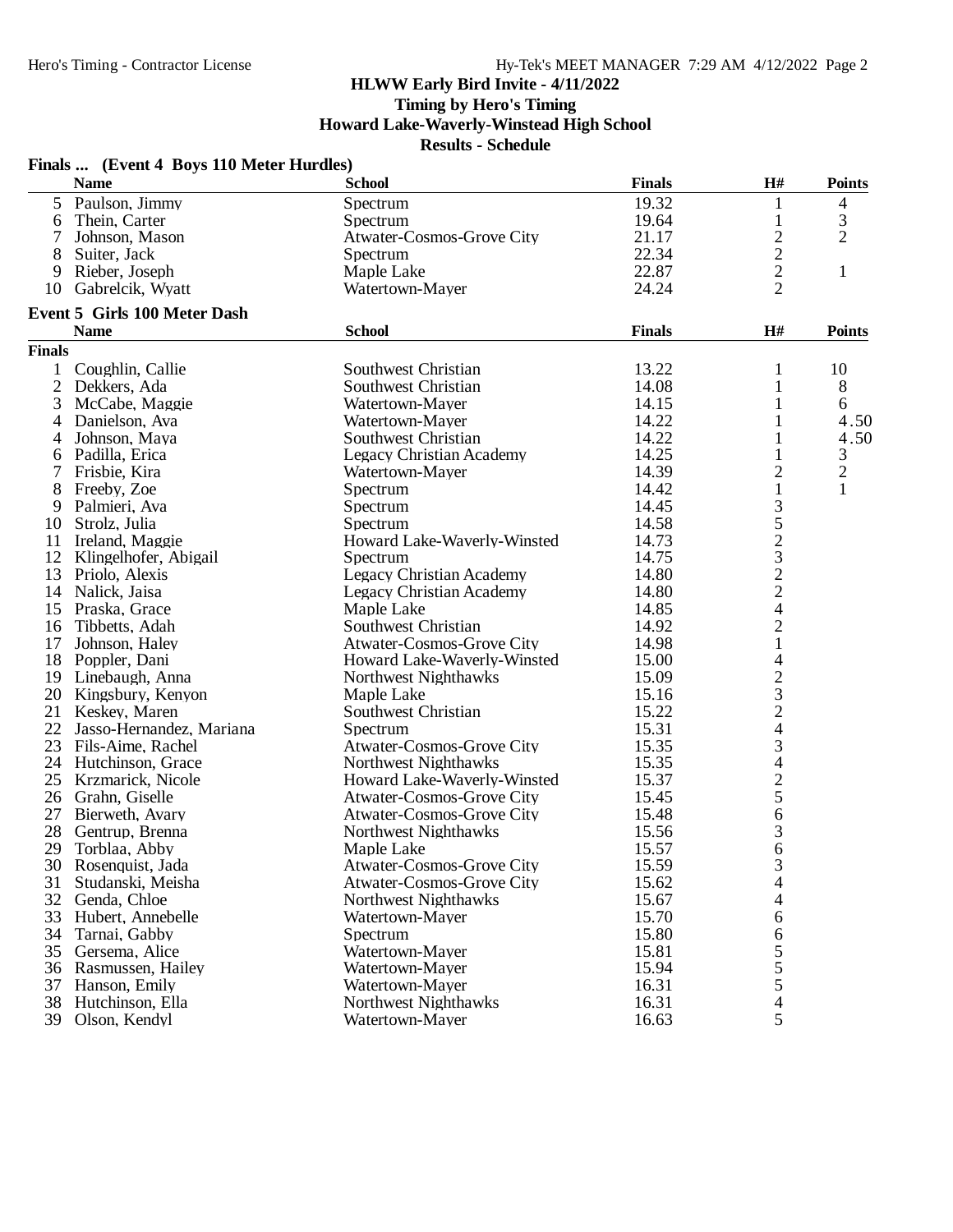**Timing by Hero's Timing**

**Howard Lake-Waverly-Winstead High School**

|                | Finals  (Event 5 Girls 100 Meter Dash) |                                  |               |                |                |
|----------------|----------------------------------------|----------------------------------|---------------|----------------|----------------|
|                | <b>Name</b>                            | <b>School</b>                    | <b>Finals</b> | H#             | <b>Points</b>  |
| 40             | Jackson, Xandra                        | <b>Legacy Christian Academy</b>  | 16.65         | 6              |                |
|                | 41 Aldrich, Jadyn                      | Watertown-Mayer                  | 16.77         | 3              |                |
|                | 42 Paul, Brianna                       | Howard Lake-Waverly-Winsted      | 16.77         | 5              |                |
| 43             | Thiemann, Autumn                       | Howard Lake-Waverly-Winsted      | 16.79         | 6              |                |
| 44             | Ortiz, Yaretshi                        | Southwest Christian              | 18.11         | 3              |                |
| 45             | Ortiz, Celia                           | Maple Lake                       | 18.19         | 5              |                |
|                | Event 6 Boys 100 Meter Dash            |                                  |               |                |                |
|                | <b>Name</b>                            | <b>School</b>                    | <b>Finals</b> | H#             | <b>Points</b>  |
| <b>Finals</b>  |                                        |                                  |               |                |                |
| $\mathbf{1}$   | Reis, Max                              | Spectrum                         | 10.96         | 1              | 10             |
| $\overline{2}$ | Jones, Cam                             | Howard Lake-Waverly-Winsted      | 11.83         | 1              | 8              |
| 3              | Smith, Dylan                           | Watertown-Mayer                  | 11.89         | $\mathbf{1}$   | 6              |
| 4              | Perkins, Brendan                       | Spectrum                         | 12.01         | $\mathbf{1}$   | 5              |
| 5              | Buck, Zion                             | Southwest Christian              | 12.35         | $\overline{c}$ | 4              |
| 6              | Sorensen, Jairus                       | Spectrum                         | 12.35         | $\mathbf{1}$   | 3              |
| 7              | Waknitz, Jamison                       | Spectrum                         | 12.37         | 6              |                |
| 8              | Cain, Isaac                            | Howard Lake-Waverly-Winsted      | 12.40         | $\overline{c}$ | $\overline{2}$ |
| 9              | McKenzie, Antuwan                      | Southwest Christian              | 12.43         | $\overline{2}$ | 1              |
| 10             | Rheault, Zach                          | Howard Lake-Waverly-Winsted      | 12.44         | $\mathbf{1}$   |                |
| 11             | Mallak, Mitchell                       | Howard Lake-Waverly-Winsted      | 12.57         | $\mathbf{1}$   |                |
| 12             | Konkel, Jaaron                         | Southwest Christian              | 12.74         |                |                |
| 13             | Gangl, Tanner                          | Spectrum                         | 12.96         |                |                |
|                | 14 Mutua, Dudley                       | Spectrum                         | 13.17         | $\frac{2}{2}$  |                |
| 15             | Klages, Dane                           | Maple Lake                       | 13.32         | $\overline{4}$ |                |
|                | 16 Lange, Cole                         | Watertown-Mayer                  | 13.37         |                |                |
|                |                                        | Southwest Christian              | 13.38         | $\frac{2}{2}$  |                |
|                | 17 Hunt, Andy                          |                                  |               | $\overline{3}$ |                |
| 18             | Robinson, Mclane                       | Howard Lake-Waverly-Winsted      | 13.41         |                |                |
|                | 19 Gilbert, Cole                       | Howard Lake-Waverly-Winsted      | 13.45         | 6              |                |
| 20             | Melberg, Eric                          | <b>Atwater-Cosmos-Grove City</b> | 13.51         | 3              |                |
| 21             | Paulson, Cal                           | Legacy Christian Academy         | 13.55         | 3              |                |
| 22             | Grimsgard, Anders                      | Atwater-Cosmos-Grove City        | 13.56         | 3              |                |
| 23             | Platzer, Roland                        | Watertown-Mayer                  | 13.71         | 5              |                |
|                | 24 Oumar, Sheick                       | Legacy Christian Academy         | 13.72         | 4              |                |
| 25             | Jewison, Luke                          | Watertown-Mayer                  | 13.90         | 5              |                |
| 26             | DeBoer, Tyler                          | Watertown-Mayer                  | 14.01         | 3              |                |
| 27             | Kokenge, Alex                          | Atwater-Cosmos-Grove City        | 14.03         | $\overline{4}$ |                |
| 28             | Rotz, Bryson                           | Southwest Christian              | 14.15         | $\overline{c}$ |                |
| 29             | Kucala, Justin                         | <b>Legacy Christian Academy</b>  | 14.16         | 3              |                |
| 30             | Hickman, Austin                        | Maple Lake                       | 14.56         | 4              |                |
| 31             | Hilgers, Zach                          | Watertown-Mayer                  | 14.57         | 5              |                |
| 32             | Chlan, Brolin                          | Maple Lake                       | 15.43         | 4              |                |
| 33             | Snider, Amani                          | Southwest Christian              | 15.61         | 3              |                |
| 34             | Meyer, Jacob                           | <b>Atwater-Cosmos-Grove City</b> | 15.66         | $\sqrt{6}$     |                |
| 35             | Buer, Blake                            | Atwater-Cosmos-Grove City        | 16.01         | 5              |                |
| 36             | Bermal, Logan                          | Maple Lake                       | 17.58         | 5              |                |
| 37             | Tannous, Brandon                       | New Century Academy              | 17.70         | 5              |                |
| 38             | Peterson, Charlie                      | Maple Lake                       | 18.06         | 4              |                |
| 39             | Borgert, David                         | Maple Lake                       | 18.50         | 4              |                |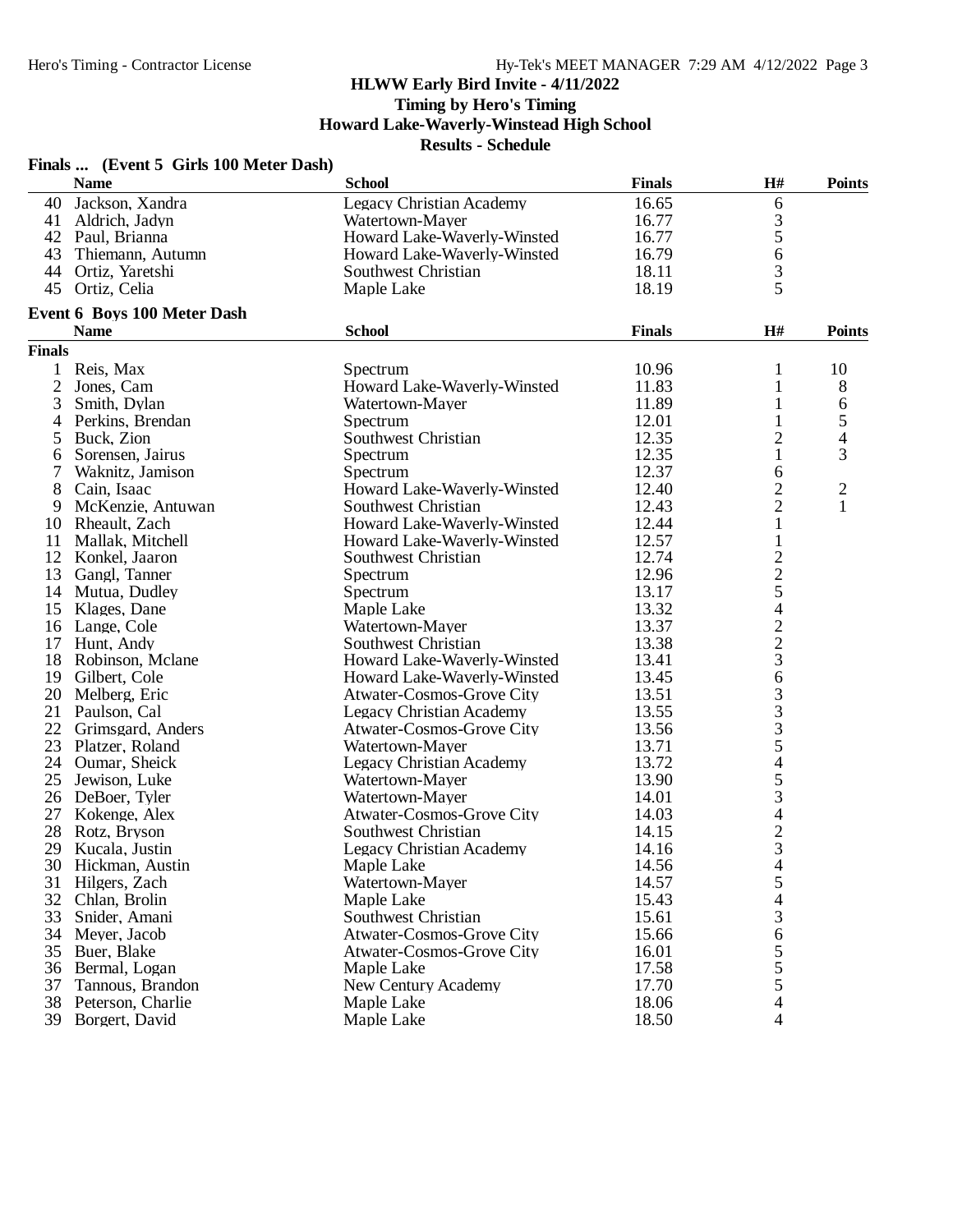#### **HLWW Early Bird Invite - 4/11/2022 Timing by Hero's Timing**

**Howard Lake-Waverly-Winstead High School**

|                | Finals  (Event 6 Boys 100 Meter Dash)  |                                 |               |                         |                          |
|----------------|----------------------------------------|---------------------------------|---------------|-------------------------|--------------------------|
|                | <b>Name</b>                            | <b>School</b>                   | <b>Finals</b> | H#                      | <b>Points</b>            |
| 40             | Terzic, Lucas                          | Maple Lake                      | 20.94         | 4                       |                          |
|                | <b>Event 7 Girls 4x200 Meter Relay</b> |                                 |               |                         |                          |
|                | <b>Team</b>                            | <b>Relay</b>                    | <b>Finals</b> |                         | <b>Points</b>            |
| <b>Finals</b>  |                                        |                                 |               |                         |                          |
| 1              | Southwest Christian                    | A                               | 1:52.96       |                         | 10                       |
| 2              | Legacy Christian Academy               | A                               | 1:55.89       |                         | 8                        |
| 3              | Spectrum                               | A                               | 2:01.97       |                         | 6                        |
| 4              | Maple Lake                             | A                               | 2:12.36       |                         | 5                        |
| 5              | Watertown-Mayer                        | A                               | 2:12.41       |                         | 4                        |
|                |                                        |                                 |               |                         |                          |
|                | <b>Event 8 Boys 4x200 Meter Relay</b>  |                                 |               |                         |                          |
|                | <b>Team</b>                            | <b>Relay</b>                    | <b>Finals</b> |                         | <b>Points</b>            |
| <b>Finals</b>  |                                        |                                 |               |                         |                          |
| 1              | <b>Legacy Christian Academy</b>        | A                               | 1:39.43       |                         | 10                       |
| 2              | Howard Lake-Waverly-Winsted            | B                               | 1:46.78       |                         | 8                        |
| 3              | Watertown-Mayer                        | A                               | 1:51.42       |                         | 6                        |
| 4              | Howard Lake-Waverly-Winsted            | A                               | 1:52.85       |                         |                          |
|                | Event 9 Girls 1600 Meter Run           |                                 |               |                         |                          |
|                | <b>Name</b>                            | <b>School</b>                   | <b>Finals</b> |                         | <b>Points</b>            |
| <b>Finals</b>  |                                        |                                 |               |                         |                          |
| 1              | Novotny, Molly                         | Spectrum                        | 5:34.53       |                         | 10                       |
| $\overline{2}$ | LeSage, Madison                        | Howard Lake-Waverly-Winsted     | 5:44.85       |                         | 8                        |
| 3              | Beck, Grace                            | Spectrum                        | 5:47.90       |                         | 6                        |
| 4              | Swanson, Kendra                        | Northwest Nighthawks            | 5:48.63       |                         |                          |
| 5              | Myskowski, Lydia                       | Northwest Nighthawks            | 5:55.80       |                         | $\frac{5}{4}$            |
| 6              | Michael, Salina                        | Northwest Nighthawks            | 5:58.23       |                         | 3                        |
| 7              | Michael, Siena                         | Northwest Nighthawks            | 6:07.82       |                         |                          |
| 8              | Thorson, Victoria                      | Howard Lake-Waverly-Winsted     | 6:13.42       |                         | 2                        |
| 9              | Myskowski, Sonya                       | Northwest Nighthawks            | 6:27.20       |                         |                          |
| 10             | Domjahn, Bryn                          | Watertown-Mayer                 | 6:34.29       |                         | 1                        |
| 11             | Rousseau, Ava                          | Watertown-Mayer                 | 6:41.08       |                         |                          |
| 12             | Plotts, Maria Jose                     | Northwest Nighthawks            | 6:47.29       |                         |                          |
| 13             | Stel, Ava                              | Legacy Christian Academy        | 6:50.24       |                         |                          |
| 14             | Storhaug, Erin                         | Legacy Christian Academy        | 7:06.75       |                         |                          |
| 15             | Wetch, Makenna                         | Maple Lake                      | 7:11.32       |                         |                          |
| 16             | Flaherty, Maria                        | <b>Legacy Christian Academy</b> | 7:18.11       |                         |                          |
| 17             | Colestock, Anna                        | <b>Legacy Christian Academy</b> | 7:48.11       |                         |                          |
| 18             | Stone, Elizabeth                       | <b>Legacy Christian Academy</b> | 7:54.12       |                         |                          |
|                | Event 10 Boys 1600 Meter Run           |                                 |               |                         |                          |
|                | <b>Name</b>                            | <b>School</b>                   | <b>Finals</b> | H#                      | <b>Points</b>            |
|                |                                        |                                 |               |                         |                          |
| <b>Finals</b>  |                                        |                                 |               |                         |                          |
| 1              | Swanson, Luke                          | <b>Northwest Nighthawks</b>     | 4:38.43       | 1                       | 10                       |
| 2              | Swanson, Mark                          | Northwest Nighthawks            | 4:50.77       | 1                       | 8                        |
| 3              | Michael, Sebastian                     | Northwest Nighthawks            | 4:52.43       |                         | 6                        |
| 4              | Deiter, Chase                          | Howard Lake-Waverly-Winsted     | 4:59.51       | 1                       | 5                        |
| 5              | Topel, Xander                          | Spectrum                        | 5:06.74       | $\overline{\mathbf{c}}$ | $\overline{\mathcal{A}}$ |
| 6              | Lind, Nick                             | Maple Lake                      | 5:07.98       | 1                       | 3                        |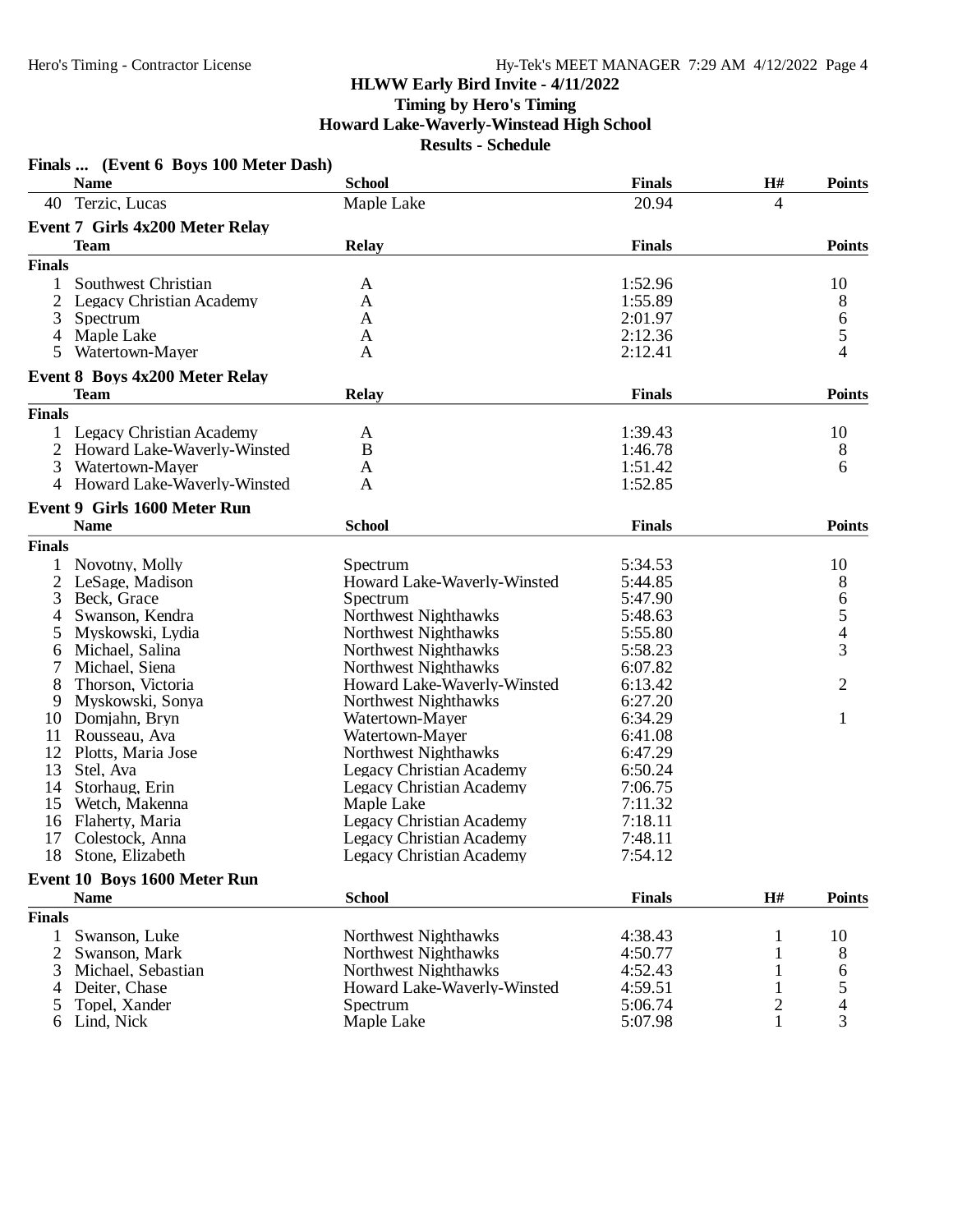# **Timing by Hero's Timing**

# **Howard Lake-Waverly-Winstead High School**

**Results - Schedule**

#### **Finals ... (Event 10 Boys 1600 Meter Run)**

|               | <b>Name</b>                             | <b>School</b>                   | <b>Finals</b> | H#                       | <b>Points</b>  |
|---------------|-----------------------------------------|---------------------------------|---------------|--------------------------|----------------|
|               | 7 Nemeth, Jaden                         | Spectrum                        | 5:16.76       | 1                        | $\overline{2}$ |
| 8             | Conway, Christian                       | Legacy Christian Academy        | 5:24.56       | 1                        | $\mathbf{1}$   |
| 9             | Riemer, Ezekiel                         | Howard Lake-Waverly-Winsted     | 5:27.15       | 1                        |                |
| 10            | Gundale, Charlie                        | <b>Northwest Nighthawks</b>     | 5:28.43       | 1                        |                |
| 11            | Barnhart, Caleb                         | Watertown-Mayer                 | 5:32.30       | $\mathbf{1}$             |                |
|               | 12 Evans, Ethan                         | Spectrum                        | 5:33.12       | $\mathbf{1}$             |                |
| 13            | Guggemos, Charlie                       | Howard Lake-Waverly-Winsted     | 5:37.68       |                          |                |
|               | 14 Isler, Yomo                          | Watertown-Mayer                 | 5:39.02       | $\frac{2}{2}$            |                |
|               | 15 Gentrup, William                     | Northwest Nighthawks            | 5:39.14       | $\mathbf{1}$             |                |
|               | 16 Garcia, Gavin                        | Atwater-Cosmos-Grove City       | 5:46.14       | $\overline{c}$           |                |
|               | 17 Pooley, Ben                          | Spectrum                        | 5:53.75       |                          |                |
|               | 18 Winters, Noah                        | Northwest Nighthawks            | 5:54.86       | $\frac{2}{2}$            |                |
|               | 19 Carlson, Brayden                     | Legacy Christian Academy        | 5:56.43       | $\mathbf{1}$             |                |
|               | 20 Wendler, Carson                      | Howard Lake-Waverly-Winsted     | 6:13.13       | $\mathbf{1}$             |                |
|               | 21 Kuznia, Cade                         | Howard Lake-Waverly-Winsted     | 6:21.57       | $\overline{c}$           |                |
| 22            | Adams, Henry                            | Spectrum                        | 6:22.92       | $\overline{2}$           |                |
|               | 23 Noves, Rhett                         | <b>Legacy Christian Academy</b> | 6:23.69       | $\mathbf{1}$             |                |
|               | 24 Cathey, Gabriel                      | Howard Lake-Waverly-Winsted     | 6:27.01       |                          |                |
|               | 25 Guntzel, Alex                        | Spectrum                        | 6:29.49       | $22222$<br>$222$<br>$22$ |                |
|               | 26 Johnson, Brady                       | Spectrum                        | 6:33.14       |                          |                |
|               | 27 Peterson, Julian                     | Spectrum                        | 6:47.41       |                          |                |
| 28            | Vick, Jonathan                          | Spectrum                        | 6:48.15       |                          |                |
| 29            | Plotts, Joseph                          | Northwest Nighthawks            | 6:49.11       |                          |                |
| 30            | Stoeber, Blake                          | Maple Lake                      | 7:29.82       |                          |                |
|               |                                         |                                 |               |                          |                |
|               | <b>Event 11 Girls 4x100 Meter Relay</b> |                                 |               |                          |                |
|               | <b>Team</b>                             | Relay                           | <b>Finals</b> |                          | <b>Points</b>  |
| <b>Finals</b> |                                         |                                 |               |                          |                |
|               | Watertown-Mayer                         | A                               | 58.30         |                          | 10             |
|               | 2 Legacy Christian Academy              | A                               | 1:00.07       |                          | 8              |
| 3             | Maple Lake                              | A                               | 1:00.38       |                          | 6              |
| 4             | Howard Lake-Waverly-Winsted             | A                               | 1:01.62       |                          | 5              |
| 5             | Spectrum                                | A                               | 1:02.21       |                          | 4              |
| 6             | Watertown-Mayer                         | <sub>B</sub>                    | 1:02.40       |                          |                |
|               | Event 12 Boys 4x100 Meter Relay         |                                 |               |                          |                |
|               | <b>Team</b>                             | <b>Relay</b>                    | <b>Finals</b> |                          | <b>Points</b>  |
| <b>Finals</b> |                                         |                                 |               |                          |                |
| $\mathbf{1}$  | Spectrum                                | A                               | 45.74         |                          | 10             |
|               | 2 Howard Lake-Waverly-Winsted           | $\mathbf{A}$                    | 47.00         |                          | 8              |
| 3             | Watertown-Mayer                         | $\bf{B}$                        | 51.94         |                          | 6              |
| 4             | <b>Legacy Christian Academy</b>         | $\mathbf{A}$                    | 53.18         |                          | 5              |
| 5             | Maple Lake                              | A                               | 54.05         |                          | 4              |
| 6             | Watertown-Mayer                         | $\mathbf{A}$                    | 54.90         |                          |                |
| 7             | Howard Lake-Waverly-Winsted             | $\overline{B}$                  | 55.02         |                          |                |
|               |                                         |                                 |               |                          |                |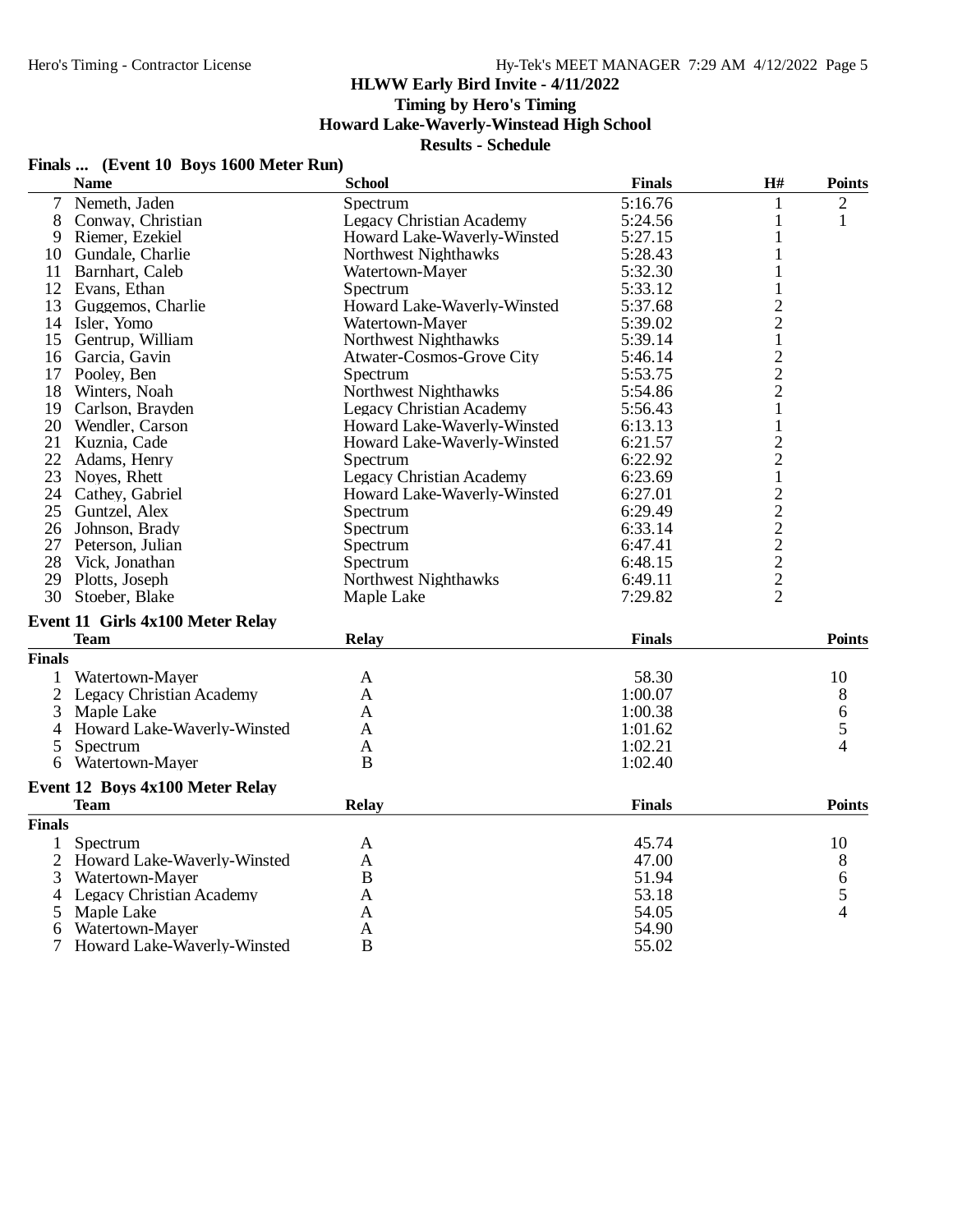#### **Event 13 Girls 400 Meter Dash**

|                | <b>Name</b>                  | <b>School</b>                    | <b>Finals</b> | H#                                         | <b>Points</b>            |
|----------------|------------------------------|----------------------------------|---------------|--------------------------------------------|--------------------------|
| <b>Finals</b>  |                              |                                  |               |                                            |                          |
| $\mathbf{1}$   | Cruz, Reanna                 | <b>Legacy Christian Academy</b>  | 1:02.94       | 1                                          | 10                       |
| $\overline{2}$ | Kimmel, Addisyn              | <b>Legacy Christian Academy</b>  | 1:06.79       | 1                                          | 8                        |
| 3              | Bourgoine, Taylor            | Northwest Nighthawks             | 1:07.26       | 1                                          | 6                        |
| 4              | Posey, Sydney                | <b>Legacy Christian Academy</b>  | 1:08.82       | 1                                          | 5                        |
| 5              | Johnson, Haley               | Atwater-Cosmos-Grove City        | 1:09.11       | 1                                          | $\overline{\mathcal{A}}$ |
| 6              | Weese, Emily                 | Maple Lake                       | 1:10.03       | $\mathbf{1}$                               | 3                        |
| 7              | Bierweth, Avary              | Atwater-Cosmos-Grove City        | 1:12.58       | 3                                          | $\overline{c}$           |
| 8              | Grahn, Giselle               | Atwater-Cosmos-Grove City        | 1:12.66       | $\overline{\mathcal{L}}$                   | 1                        |
| 9              | Phalen, Ellie                | Watertown-Mayer                  | 1:13.01       |                                            |                          |
| 10             | Lindquist, Isabella          | <b>Legacy Christian Academy</b>  | 1:13.24       |                                            |                          |
| 11             | Bourgoine, Lyla              | Northwest Nighthawks             | 1:13.86       |                                            |                          |
| 12             | Norling, Jayse               | Spectrum                         | 1:13.94       |                                            |                          |
| 13             | Person, Meisha               | Spectrum                         | 1:14.32       |                                            |                          |
| 14             | Jacobson, Mariah             | <b>Legacy Christian Academy</b>  | 1:14.60       |                                            |                          |
| 15             | Gundale, Meredith            | Northwest Nighthawks             | 1:15.07       |                                            |                          |
|                | 16 Peterson, Morgan          | Spectrum                         | 1:15.65       |                                            |                          |
| 17             | Rosenquist, Jada             | Atwater-Cosmos-Grove City        | 1:15.70       |                                            |                          |
|                | 18 Kelly, Unity              | Howard Lake-Waverly-Winsted      | 1:16.21       |                                            |                          |
| 19             | Calcamuggio, Katie           | Northwest Nighthawks             | 1:16.90       | 3224242332224                              |                          |
| 20             | Myskowski, Sonya             | Northwest Nighthawks             | 1:17.04       |                                            |                          |
| 21             | Meyer, Ava                   | Spectrum                         | 1:18.20       |                                            |                          |
| 22             | Martin, Tegan                | Spectrum                         | 1:18.32       | 3                                          |                          |
| 23             | Oscarson, Sophia             | Watertown-Mayer                  | 1:18.37       | $\mathbf 1$                                |                          |
|                | 24 Gentrup, Brenna           | Northwest Nighthawks             | 1:18.52       |                                            |                          |
| 25             | Swanson, Finley              | Spectrum                         | 1:20.72       | $\begin{array}{c} 2 \\ 3 \\ 4 \end{array}$ |                          |
|                | 26 Ecklund, Emily            | Spectrum                         | 1:21.37       |                                            |                          |
| 27             | Adams-Trost, Lily            | Southwest Christian              | 1:21.44       |                                            |                          |
| 28             | Beaudry, Ava                 | Spectrum                         | 1:22.11       | $rac{4}{3}$                                |                          |
| 29             | Aldrich, Jadyn               | Watertown-Mayer                  | 1:22.29       | $\mathbf{1}$                               |                          |
| 30             | Orth, Danica                 | Spectrum                         | 1:24.11       | 4                                          |                          |
| 31             | Rosenquist, Malia            | <b>Atwater-Cosmos-Grove City</b> | 1:25.72       | 4                                          |                          |
| 32             | Ortiz, Celia                 | Maple Lake                       | 1:30.00       | 3                                          |                          |
|                | Event 14 Boys 400 Meter Dash |                                  |               |                                            |                          |
|                | <b>Name</b>                  | <b>School</b>                    | <b>Finals</b> | H#                                         | <b>Points</b>            |
| <b>Finals</b>  |                              |                                  |               |                                            |                          |
|                | Johnson, Caleb               | <b>Legacy Christian Academy</b>  | 54.18         | 1                                          | 10                       |
| $\overline{2}$ | Winters, Joe                 | Northwest Nighthawks             | 55.96         | $\mathbf{1}$                               | 8                        |
| 3              | Burau, Drew                  | Howard Lake-Waverly-Winsted      | 57.84         | $\mathbf{1}$                               | 6                        |
| 4              | Kaupp, Zachery               | Southwest Christian              | 58.01         | 1                                          | 5                        |
| 5              | Larson, Cullen               | <b>Legacy Christian Academy</b>  | 1:01.41       |                                            | 4                        |
| 6              | Bebo, Aaron                  | Howard Lake-Waverly-Winsted      | 1:01.80       |                                            | $\mathfrak{Z}$           |
|                | Pope, Aiden                  | Watertown-Mayer                  | 1:01.84       | 4                                          | $\overline{c}$           |
| 8              | Lindenfelser, Matthew        | Howard Lake-Waverly-Winsted      | 1:02.81       | $\overline{c}$                             | $\mathbf{1}$             |
| 9              | Gratz, Joseph                | <b>Atwater-Cosmos-Grove City</b> | 1:04.26       | $\overline{c}$                             |                          |
| 10             | Morrison, Micah              | <b>Atwater-Cosmos-Grove City</b> | 1:04.34       | $\overline{c}$                             |                          |
| 11             | Platzer, Roland              | Watertown-Mayer                  | 1:04.94       | 3                                          |                          |
|                |                              |                                  |               |                                            |                          |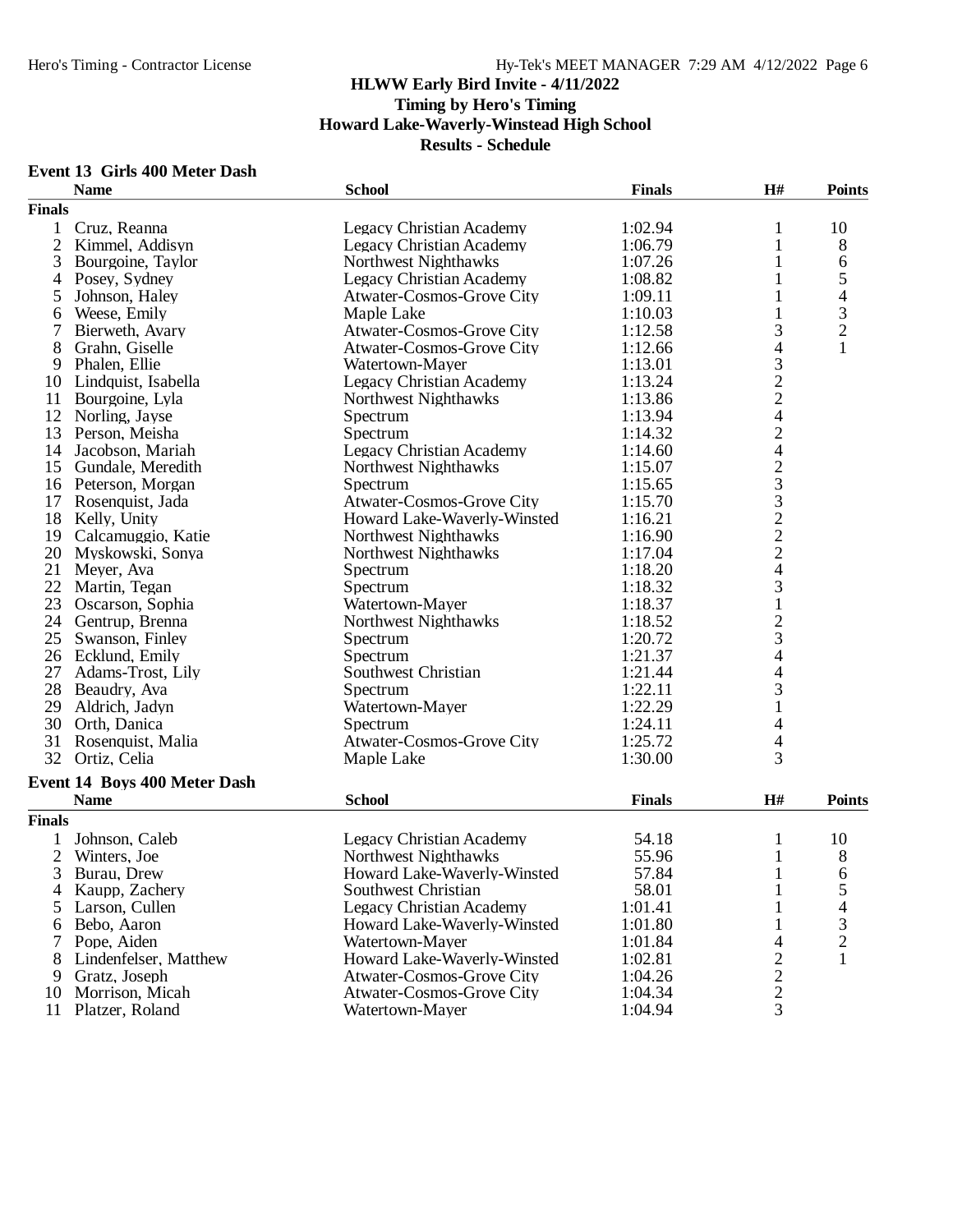# **Timing by Hero's Timing**

**Howard Lake-Waverly-Winstead High School**

**Results - Schedule**

# **Finals ... (Event 14 Boys 400 Meter Dash)**

|                | <b>Name</b>                                     | <b>School</b>                   | <b>Finals</b> | H#             | <b>Points</b>                              |
|----------------|-------------------------------------------------|---------------------------------|---------------|----------------|--------------------------------------------|
|                | 12 Westrich, Matthew                            | Northwest Nighthawks            | 1:06.00       | $\overline{c}$ |                                            |
|                | 13 Grimsley, Nathaniel                          | Watertown-Mayer                 | 1:06.33       |                |                                            |
|                | 14 Berry, Matthew                               | <b>Legacy Christian Academy</b> | 1:06.67       | $\frac{4}{2}$  |                                            |
| 15             | Melotik, Micale                                 | Spectrum                        | 1:06.97       |                |                                            |
| 16             | Kranitz, Zachary                                | Spectrum                        | 1:07.87       | 4              |                                            |
| 17             | Carlson, Elliot                                 | <b>Legacy Christian Academy</b> | 1:07.96       | $\mathbf{1}$   |                                            |
| 18             | Matheson, Porter                                | Howard Lake-Waverly-Winsted     | 1:08.29       |                |                                            |
|                | 19 Hickman, Austin                              | Maple Lake                      | 1:08.61       | $\frac{3}{2}$  |                                            |
|                | 20 Peterson, Logan                              | Spectrum                        | 1:09.31       |                |                                            |
|                | 21 Granger, Phillip                             | Spectrum                        | 1:10.55       | 3              |                                            |
|                | 22 Edgar, Ethan                                 | Spectrum                        | 1:14.92       | 3              |                                            |
| 23             | Stoeber, Tristan                                | Maple Lake                      | 1:15.18       | 3              |                                            |
|                | 24 Altringer, Zachary                           | Spectrum                        | 1:16.18       | 4              |                                            |
|                | 25 Daley, Trystan                               | Spectrum                        | 1:17.54       |                |                                            |
| 26             | Gabrelcik, Wyatt                                | Watertown-Mayer                 | 1:24.55       | $\frac{3}{4}$  |                                            |
| 27             |                                                 |                                 |               | $\overline{3}$ |                                            |
|                | Chlan, Brolin                                   | Maple Lake                      | 1:26.84       |                |                                            |
|                | Event 15 Girls 300 Meter Hurdles<br><b>Name</b> | <b>School</b>                   | <b>Finals</b> | H#             | <b>Points</b>                              |
| <b>Finals</b>  |                                                 |                                 |               |                |                                            |
| 1              | Wercinski, Kaitlyn                              | Southwest Christian             | 50.33         | 1              | 10                                         |
| $\overline{2}$ | Aberra, Elianna                                 | Spectrum                        | 50.86         | 1              | 8                                          |
| 3              | Fager, Cecily                                   | <b>Legacy Christian Academy</b> | 51.06         |                | 6                                          |
| 4              | Baumann, Brooke                                 | Howard Lake-Waverly-Winsted     | 54.49         | 1              | 5                                          |
| 5              | Gilbert, Anja                                   | Watertown-Mayer                 | 54.50         | 1              |                                            |
|                |                                                 |                                 | 55.55         |                | $\begin{array}{c} 4 \\ 3 \\ 2 \end{array}$ |
| 6<br>7         | Heun, Maris                                     | Watertown-Mayer                 |               |                |                                            |
|                | Warner, Kyra                                    | Legacy Christian Academy        | 57.59         | $\overline{c}$ |                                            |
| 8              | Hensel, Noelle                                  | Spectrum                        | 58.21         | 1              | $\mathbf{1}$                               |
| 9              | Praska, Grace                                   | Maple Lake                      | 1:00.04       |                |                                            |
| 10             | Reardon, Sydney                                 | Maple Lake                      | 1:00.08       |                |                                            |
| 11             | Hall, Joanna                                    | Maple Lake                      | 1:01.59       |                |                                            |
| 12             | Yi, Esther                                      | <b>Legacy Christian Academy</b> | 1:01.88       |                |                                            |
| 13             | Nelsen, Haley                                   | Maple Lake                      | 1:02.27       |                |                                            |
|                | 14 Becker, Charlotte                            | Watertown-Mayer                 | 1:03.18       |                |                                            |
| 15             | Rousseau, Ava                                   | Watertown-Mayer                 | 1:03.99       |                |                                            |
|                | 16 Rowe, Avery                                  | Maple Lake                      | 1:04.38       |                |                                            |
| 17             | Jackson, Xandra                                 | <b>Legacy Christian Academy</b> | 1:04.40       |                |                                            |
| 18             | Remus, Campbell                                 | <b>Legacy Christian Academy</b> | 1:04.52       | 222232223      |                                            |
| 19             | Genda, Chloe                                    | Northwest Nighthawks            | 1:05.76       |                |                                            |
|                | 20 Hattling, Emily                              | Spectrum                        | 1:05.81       | $\overline{c}$ |                                            |
|                | 21 Diaz, Vicky                                  | Spectrum                        | 1:07.05       | 3              |                                            |
|                | <b>Event 16 Boys 300 Meter Hurdles</b>          |                                 |               |                |                                            |
|                | <b>Name</b>                                     | <b>School</b>                   | <b>Finals</b> | H#             | <b>Points</b>                              |
| <b>Finals</b>  |                                                 |                                 |               |                |                                            |
|                | Knott, Brandon                                  | Howard Lake-Waverly-Winsted     | 41.98         |                | 10                                         |
| 2              | Karg, Caleb                                     | Howard Lake-Waverly-Winsted     | 43.15         |                | 8                                          |
| 3              | Russell, Alexander                              | Spectrum                        | 46.71         | $\mathbf{1}$   | 6                                          |
|                | 4 Haglin, Alan                                  | Maple Lake                      | 47.83         | $\overline{2}$ | 5                                          |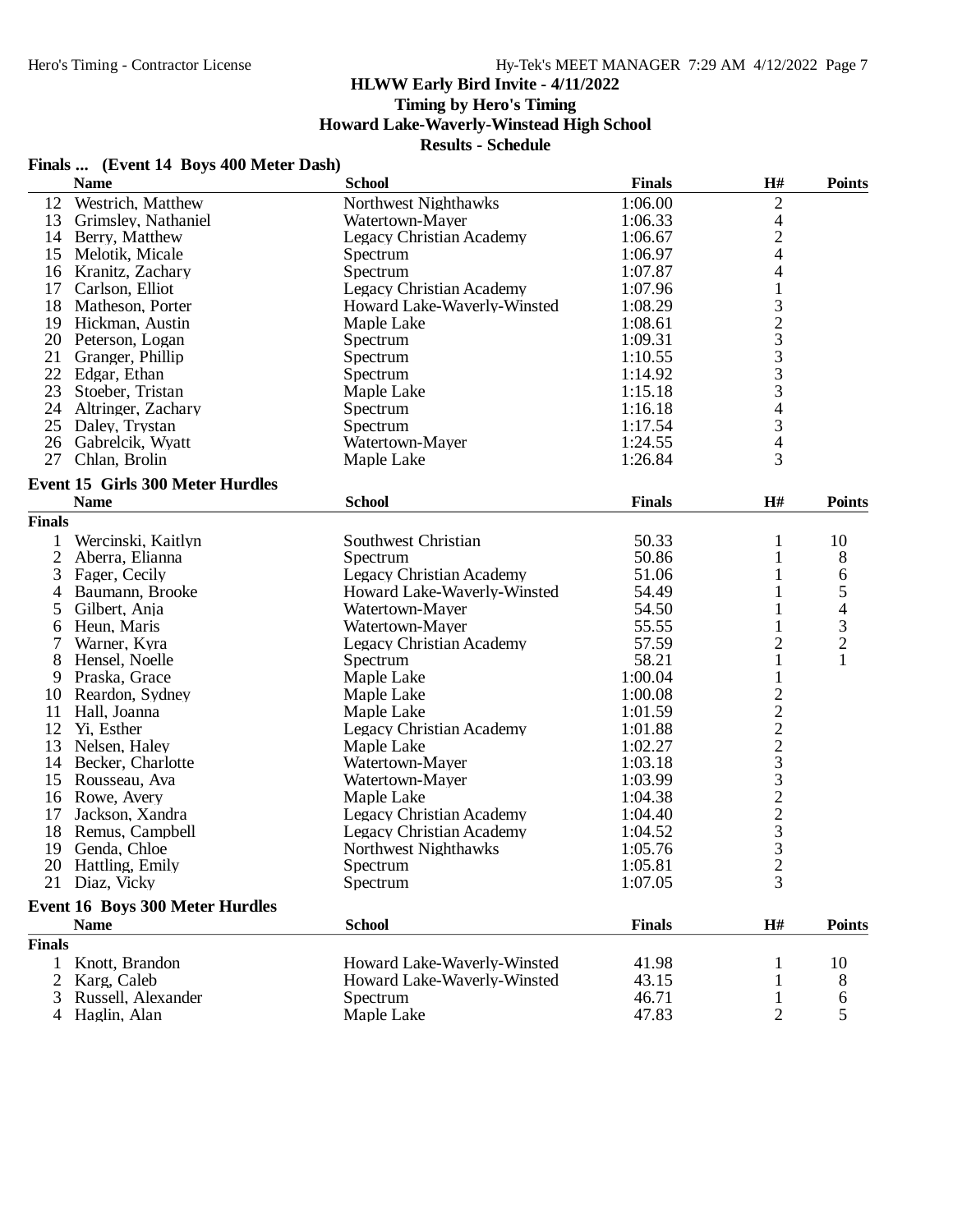**Timing by Hero's Timing**

**Howard Lake-Waverly-Winstead High School**

|                | Finals  (Event 16 Boys 300 Meter Hurdles) |                                  |               |                                            |                |
|----------------|-------------------------------------------|----------------------------------|---------------|--------------------------------------------|----------------|
|                | <b>Name</b>                               | <b>School</b>                    | <b>Finals</b> | H#                                         | <b>Points</b>  |
| 5              | Johnson, Mason                            | Atwater-Cosmos-Grove City        | 50.39         | $\overline{2}$                             | 4              |
| 6              | Greene, Drystin                           | Howard Lake-Waverly-Winsted      | 51.26         | 1                                          | 3              |
| 7              | Christopherson, Liam                      | Howard Lake-Waverly-Winsted      | 51.97         | $\mathbf{1}$                               |                |
| 8              | Suiter, Jack                              | Spectrum                         | 52.76         | $\overline{c}$                             | $\overline{c}$ |
| 9              | Rudzitis, Joren                           | <b>Legacy Christian Academy</b>  | 53.90         |                                            | 1              |
| 10             | Gilbert, Lonne                            | Watertown-Mayer                  | 56.45         |                                            |                |
| 11             | Warnke, Tai                               | Spectrum                         | 58.70         |                                            |                |
| 12             | Caneday, Owen                             | <b>Legacy Christian Academy</b>  | 1:08.78       | $\begin{array}{c} 2 \\ 2 \\ 2 \end{array}$ |                |
|                | <b>Event 17 Girls 800 Meter Run</b>       |                                  |               |                                            |                |
|                | <b>Name</b>                               | <b>School</b>                    | <b>Finals</b> | $\mathbf{H}^{\#}$                          | <b>Points</b>  |
| <b>Finals</b>  |                                           |                                  |               |                                            |                |
| $\mathbf{1}$   | Calcamuggio, Amanda                       | Northwest Nighthawks             | 2:41.77       | 1                                          | 10             |
| $\overline{2}$ | Harmer, Makayla                           | Spectrum                         | 2:42.45       | 1                                          | 8              |
| 3              | Heppner, Paige                            | Legacy Christian Academy         | 2:43.02       | 1                                          | 6              |
| $\overline{4}$ | Strolz, Julia                             | Spectrum                         | 2:47.96       | $\overline{c}$                             | 5              |
| 5              | Heun, Ava                                 | Watertown-Mayer                  | 2:50.07       | 1                                          | $\overline{4}$ |
| 6              | Winters, Lily                             | Northwest Nighthawks             | 2:50.45       | 1                                          |                |
| 7              | Lindquist, Isabella                       | Legacy Christian Academy         | 2:55.52       | 1                                          | $\frac{3}{2}$  |
| 8              | Gordon, Katy                              | <b>Legacy Christian Academy</b>  | 2:56.61       | $\mathbf{1}$                               | $\mathbf{1}$   |
| 9              | Grahn, Giselle                            | Atwater-Cosmos-Grove City        | 2:56.71       | $\overline{c}$                             |                |
| 10             | Austin, Maddie                            | Maple Lake                       | 2:56.88       | $\mathbf{1}$                               |                |
| 11             | Domjahn, Bryn                             | Watertown-Mayer                  | 3:02.19       |                                            |                |
| 12             | Maas, Mallory                             | Southwest Christian              | 3:03.07       |                                            |                |
| 13             |                                           | Watertown-Mayer                  | 3:05.39       | $\frac{2}{1}$                              |                |
|                | Olson, Kendyl                             |                                  |               |                                            |                |
| 14             | Rousseau, Ava                             | Watertown-Mayer                  | 3:05.65       | $\frac{2}{1}$                              |                |
|                | 15 Fynboh, Kassandra                      | Maple Lake                       | 3:12.91       |                                            |                |
|                | 16 Merkle, Joellen                        | Southwest Christian              | 3:16.32       |                                            |                |
| 17             | Sorensen, Violet                          | Spectrum                         | 3:39.63       | $\frac{2}{2}$                              |                |
| 18             | Berscheit, Hope                           | Watertown-Mayer                  | 3:48.28       |                                            |                |
|                | <b>Event 18 Boys 800 Meter Run</b>        |                                  |               |                                            |                |
|                | <b>Name</b>                               | <b>School</b>                    | <b>Finals</b> | H#                                         | <b>Points</b>  |
| <b>Finals</b>  |                                           |                                  |               |                                            |                |
| $\mathbf{1}$   | Swanson, Luke                             | Northwest Nighthawks             | 2:06.59       | 1                                          | 10             |
| $\overline{2}$ | Wercinski, Wyatt                          | Southwest Christian              | 2:10.32       | 1                                          | 8              |
| 3              | Swanson, Mark                             | Northwest Nighthawks             | 2:12.34       | 1                                          | 6              |
| 4              | Johnson, Riley                            | Spectrum                         | 2:12.95       | 1                                          | 5              |
| 5              | Seltz, Owen                               | Southwest Christian              | 2:20.69       | 1                                          | $\overline{4}$ |
| 6              | Hutchinson, Will                          | Northwest Nighthawks             | 2:20.99       | $\mathbf{1}$                               | 3              |
| 7              | Diers, Logan                              | Howard Lake-Waverly-Winsted      | 2:29.16       | $\overline{c}$                             | $\overline{2}$ |
| 8              | Gentrup, William                          | Northwest Nighthawks             | 2:29.20       | $\mathbf{1}$                               |                |
| 9              | Isler, Yomo                               | Watertown-Mayer                  | 2:29.22       | $\overline{c}$                             | $\mathbf{1}$   |
| 10             | Peterson, Hans                            | Maple Lake                       | 2:29.76       | $\mathbf{1}$                               |                |
| 11             | Karles, Isaiah                            | Howard Lake-Waverly-Winsted      | 2:29.92       | $\overline{c}$                             |                |
| 12             | Fiecke, Ethan                             | Howard Lake-Waverly-Winsted      | 2:30.26       | $\overline{c}$                             |                |
| 13             | Barnhart, Caleb                           | Watertown-Mayer                  | 2:32.45       | 1                                          |                |
| 14             | Lyons, Brady                              | <b>Atwater-Cosmos-Grove City</b> | 2:32.62       | 1                                          |                |
| 15             | Block, Charlie                            | <b>Legacy Christian Academy</b>  | 2:32.76       | 1                                          |                |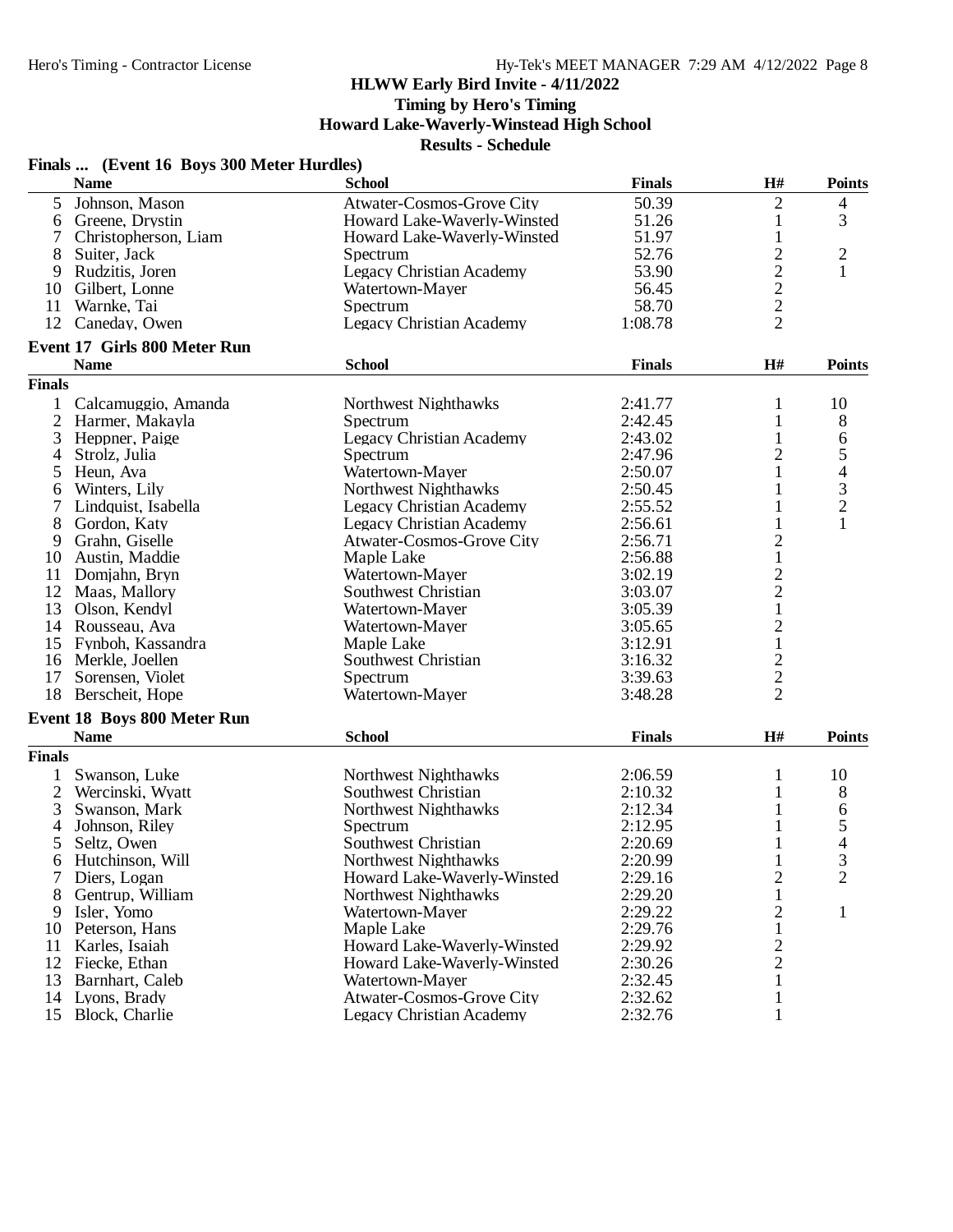**Timing by Hero's Timing**

**Howard Lake-Waverly-Winstead High School**

**Results - Schedule**

|               | Finals  (Event 18 Boys 800 Meter Run)<br><b>Name</b> | <b>School</b>                    | <b>Finals</b> | H#                                                     | <b>Points</b>            |
|---------------|------------------------------------------------------|----------------------------------|---------------|--------------------------------------------------------|--------------------------|
|               | 16 Janikula, Owen                                    | Watertown-Mayer                  | 2:36.81       | $\sqrt{2}$                                             |                          |
| 17            | Jewison, Luke                                        | Watertown-Mayer                  | 2:42.01       | $\overline{2}$                                         |                          |
|               | 18 Winters, Noah                                     | Northwest Nighthawks             | 2:43.41       | $\mathbf 1$                                            |                          |
|               | 19 Vis, Braden                                       | Southwest Christian              | 2:46.19       | $\overline{c}$                                         |                          |
|               | 20 Murset, Tyler                                     | Spectrum                         | 2:48.17       | $\,1$                                                  |                          |
| 21            | Behrends, Even                                       | <b>Atwater-Cosmos-Grove City</b> | 2:49.26       |                                                        |                          |
| 22            | Arabright, Kaden                                     | Atwater-Cosmos-Grove City        | 2:51.26       | $\begin{array}{c} 2 \\ 2 \\ 1 \end{array}$             |                          |
| 23            | Maus, Henry                                          | Howard Lake-Waverly-Winsted      | 2:53.05       |                                                        |                          |
|               | 24 Vetruba, Damon                                    | <b>Atwater-Cosmos-Grove City</b> | 2:56.09       | $\overline{c}$                                         |                          |
|               | 25 Plotts, Joseph                                    | Northwest Nighthawks             | 3:05.75       |                                                        |                          |
|               | 26 Peterson, Charlie                                 | Maple Lake                       | 3:17.42       | $\frac{2}{2}$                                          |                          |
|               | Event 19 Girls 200 Meter Dash                        |                                  |               |                                                        |                          |
|               | <b>Name</b>                                          | <b>School</b>                    | <b>Finals</b> | H#                                                     | <b>Points</b>            |
| <b>Finals</b> |                                                      |                                  |               |                                                        |                          |
|               | 1 Burney, Alaina                                     | Spectrum                         | 27.75         | $\overline{4}$                                         | 10                       |
| 2             | Dekkers, Ada                                         | Southwest Christian              | 28.53         | 1                                                      | 8                        |
| 3             | Johnson, Maya                                        | Southwest Christian              | 28.71         | 1                                                      | 6                        |
| 4             | Helseth, Margrethe                                   | Southwest Christian              | 28.74         | 1                                                      | 5                        |
| 5             | McCabe, Maggie                                       | Watertown-Mayer                  | 29.38         | 1                                                      | $\overline{\mathcal{A}}$ |
| 6             | Padilla, Erica                                       | <b>Legacy Christian Academy</b>  | 29.45         | $\mathbf{1}$                                           | 3                        |
|               | Klingelhofer, Abigail                                | Spectrum                         | 30.10         | $\overline{c}$                                         | $\overline{c}$           |
| 8             | Hartkophf, Reese                                     | Maple Lake                       | 30.12         | $\overline{\mathcal{L}}$                               | $\mathbf{1}$             |
|               | 9 Danielson, Ava                                     | Watertown-Mayer                  | 30.14         | $\mathbf{1}$                                           |                          |
|               | 10 Palmieri, Ava                                     | Spectrum                         | 30.15         | $\mathbf{1}$                                           |                          |
| 11            | Johnson, Haley                                       | Atwater-Cosmos-Grove City        | 30.17         | $\mathbf{1}$                                           |                          |
| 12            | Frisbie, Kira                                        | Watertown-Mayer                  | 30.19         |                                                        |                          |
| 13            | Priolo, Alexis                                       | <b>Legacy Christian Academy</b>  | 30.82         | $\begin{array}{c} 2 \\ 2 \\ 4 \\ 3 \end{array}$        |                          |
|               | 14 Kingsbury, Kenyon                                 | Maple Lake                       | 30.99         |                                                        |                          |
|               | 15 Ireland, Maggie                                   | Howard Lake-Waverly-Winsted      | 31.20         |                                                        |                          |
|               | 16 Krzmarick, Nicole                                 | Howard Lake-Waverly-Winsted      | 31.30         | 3                                                      |                          |
|               | 17 Bierweth, Avary                                   | Atwater-Cosmos-Grove City        | 31.63         | 6                                                      |                          |
|               | 18 Nalick, Jaisa                                     | <b>Legacy Christian Academy</b>  | 31.73         |                                                        |                          |
|               | 19 Linebaugh, Anna                                   | Northwest Nighthawks             | 31.77         | $\begin{array}{c}\n2 \\ 2 \\ 3 \\ 2 \\ 7\n\end{array}$ |                          |
| 20            | Zander, Alison                                       | Maple Lake                       | 31.77         |                                                        |                          |
|               | 21 Keskey, Maren                                     | Southwest Christian              | 31.89         |                                                        |                          |
| 22            | Apps, Morgan                                         | Spectrum                         | 31.94         |                                                        |                          |
| 23            | Barnes, Lauren                                       | <b>Legacy Christian Academy</b>  | 31.97         | $\sqrt{ }$                                             |                          |
|               | 24 Bourgoine, Lyla                                   | Northwest Nighthawks             | 31.98         | 4                                                      |                          |
| 25            | Frericks, Taylor                                     | Atwater-Cosmos-Grove City        | 32.36         | 4                                                      |                          |
| 26            | Fils-Aime, Rachel                                    | <b>Atwater-Cosmos-Grove City</b> | 32.38         | 5                                                      |                          |
| 27            | Taylor, Ava                                          | Watertown-Mayer                  | 32.76         | $\sqrt{ }$                                             |                          |
| 28            | Rosenquist, Jada                                     | <b>Atwater-Cosmos-Grove City</b> | 32.88         | 3                                                      |                          |
| 29            | Hutchinson, Grace                                    | Northwest Nighthawks             | 32.89         | 4                                                      |                          |
| 30            | Rasmussen, Hailey                                    | Watertown-Mayer                  | 33.02         | 6                                                      |                          |
| 31            | Gundale, Meredith                                    | <b>Northwest Nighthawks</b>      | 33.12         | 7                                                      |                          |
| 32            | Reardon, Sydney                                      | Maple Lake                       | 33.27         | 5                                                      |                          |
| 33            | Jacobson, Mariah                                     | Legacy Christian Academy         | 33.32         | 7                                                      |                          |
|               | 34 Kelly, Unity                                      | Howard Lake-Waverly-Winsted      | 33.33         | 5                                                      |                          |
|               |                                                      |                                  |               |                                                        |                          |

#### **Finals ... (Event 18 Boys 800 Meter Run)**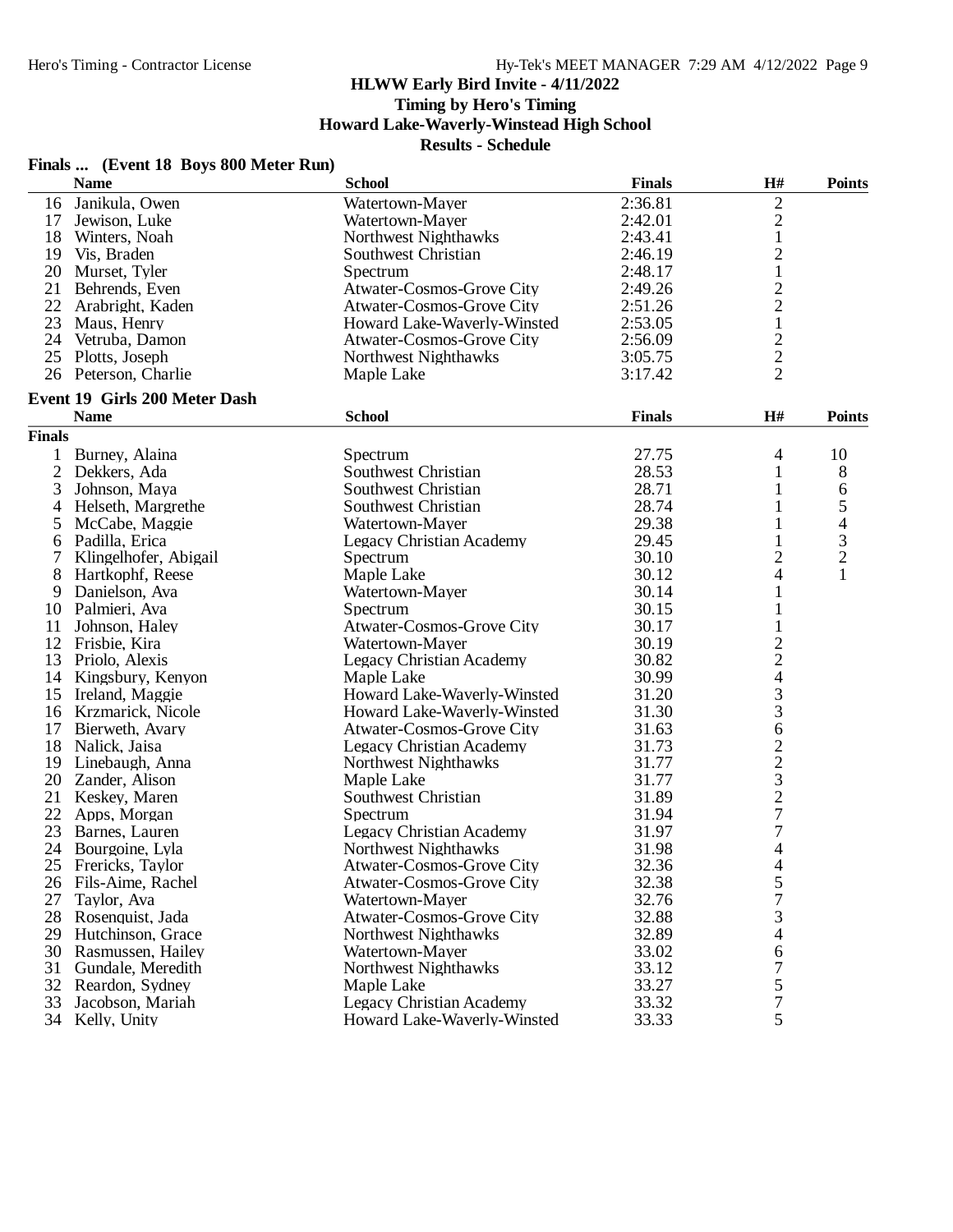# **Timing by Hero's Timing**

**Howard Lake-Waverly-Winstead High School**

#### **Results - Schedule**

# **Finals ... (Event 19 Girls 200 Meter Dash)**

|                     | <b>Name</b>                  | <b>School</b>                        | <b>Finals</b> | $\mathbf{H}$ #           | <b>Points</b>            |
|---------------------|------------------------------|--------------------------------------|---------------|--------------------------|--------------------------|
|                     | 35 Hubert, Annebelle         | Watertown-Mayer                      | 33.54         | 6                        |                          |
| 36                  | Studanski, Meisha            | <b>Atwater-Cosmos-Grove City</b>     | 33.58         | $\overline{4}$           |                          |
|                     | 37 Carter, Kelly             | Southwest Christian                  | 33.77         |                          |                          |
| 38                  | Cameron, Nora                | Southwest Christian                  | 33.83         | $\frac{3}{7}$            |                          |
| 39                  | Hanson, Lucy                 | Spectrum                             | 34.00         |                          |                          |
| 40                  | Torblaa, Abby                | Maple Lake                           | 34.01         | 4                        |                          |
| 41                  | Smith, Sarah                 | Spectrum                             | 34.02         | 6                        |                          |
| 42                  | Murphy, Alexa                | <b>Legacy Christian Academy</b>      | 34.24         | 3                        |                          |
| 43                  | Adams-Trost, Lily            | Southwest Christian                  | 34.35         | $\overline{c}$           |                          |
|                     | 44 Dimaze, Jezabel           | Spectrum                             | 34.46         | 6                        |                          |
| 45                  | Gersema, Alice               | Watertown-Mayer                      | 34.48         | 6                        |                          |
| 46                  | Jasso-Hernandez, Mariana     | Spectrum                             | 35.17         | 5                        |                          |
| 47                  | Wurm, Molly                  | Maple Lake                           | 35.29         | 5                        |                          |
| 48                  | Paul, Brianna                | Howard Lake-Waverly-Winsted          | 36.41         | 6                        |                          |
|                     | 49 Zuelke, Aurora            | Maple Lake                           | 36.82         |                          |                          |
| 50                  | Briemon, Sydney              | Maple Lake                           | 37.45         | $\frac{5}{3}$            |                          |
| 51                  | Hutchinson, Ella             | Northwest Nighthawks                 | 37.50         |                          |                          |
| 52                  | Ortiz, Celia                 | Maple Lake                           | 38.66         | 6                        |                          |
| 53                  | Becker, Sylvia               | Watertown-Mayer                      | 39.28         | 7                        |                          |
|                     | 54 Cruz, Sophia              | Howard Lake-Waverly-Winsted          | 40.68         | 5                        |                          |
|                     | Event 20 Boys 200 Meter Dash |                                      |               |                          |                          |
|                     | <b>Name</b>                  | <b>School</b>                        | <b>Finals</b> | $\mathbf{H}$ #           | <b>Points</b>            |
| <b>Finals</b>       |                              |                                      |               |                          |                          |
|                     |                              | Spectrum                             | 22.34         | 1                        | 10                       |
| $\mathbf{1}$        | Reis, Max<br>Jones, Cam      | Howard Lake-Waverly-Winsted          | 24.02         | 1                        |                          |
| $\overline{2}$<br>3 | Domeyer, Jack                | <b>Legacy Christian Academy</b>      | 24.08         | 1                        | 8<br>6                   |
| 4                   | Buck, Zion                   | Southwest Christian                  | 24.58         | 1                        | 5                        |
| 5                   | Luchsinger, Lance            | Howard Lake-Waverly-Winsted          | 24.74         | $\mathbf{1}$             |                          |
|                     | Smith, James                 |                                      | 24.78         |                          | $\overline{\mathcal{A}}$ |
| 6<br>7              | Sorensen, Jairus             | Legacy Christian Academy<br>Spectrum | 24.94         | $\frac{3}{2}$            | $\frac{3}{2}$            |
| 8                   | Winters, Joe                 | Northwest Nighthawks                 | 24.98         | $\overline{c}$           | $\mathbf{1}$             |
| 9                   | Mallak, Mitchell             | Howard Lake-Waverly-Winsted          | 25.27         | $\mathbf{1}$             |                          |
| 10                  | Brown, Hayden                | Howard Lake-Waverly-Winsted          | 25.32         |                          |                          |
| 11                  | Rheault, Zach                | Howard Lake-Waverly-Winsted          | 25.37         |                          |                          |
| 12                  | Helgeson, Preston            | Howard Lake-Waverly-Winsted          | 25.56         | $\frac{3}{2}$            |                          |
| 13                  | Waknitz, Jamison             | Spectrum                             | 25.84         | 6                        |                          |
| 14                  | Kaupp, Zachery               | Southwest Christian                  | 26.04         |                          |                          |
| 15                  | McKenzie, Antuwan            | Southwest Christian                  | 26.07         | $\frac{2}{2}$            |                          |
| 16                  | Mutua, Dudley                | Spectrum                             | 26.19         | 6                        |                          |
| 17                  | Konkel, Jaaron               | Southwest Christian                  | 27.24         |                          |                          |
| 18                  | Miller, Elijah               | Spectrum                             | 27.32         | $\overline{c}$<br>6      |                          |
| 19                  | Klages, Dane                 | Maple Lake                           | 27.52         | 3                        |                          |
| 20                  | Struthers, Casey             | <b>Atwater-Cosmos-Grove City</b>     | 27.96         | $\overline{7}$           |                          |
| 21                  | Mendoza, Andrew              | Howard Lake-Waverly-Winsted          | 27.98         | $\overline{\mathcal{A}}$ |                          |
| 22                  | Hunt, Andy                   | Southwest Christian                  | 28.00         |                          |                          |
| 23                  | Pope, Aiden                  | Watertown-Mayer                      | 28.45         | $\frac{3}{5}$            |                          |
| 24                  | Platzer, Roland              | Watertown-Mayer                      | 28.73         |                          |                          |
|                     | 25 Berry, Matthew            | <b>Legacy Christian Academy</b>      | 28.73         | 4                        |                          |
|                     |                              |                                      |               |                          |                          |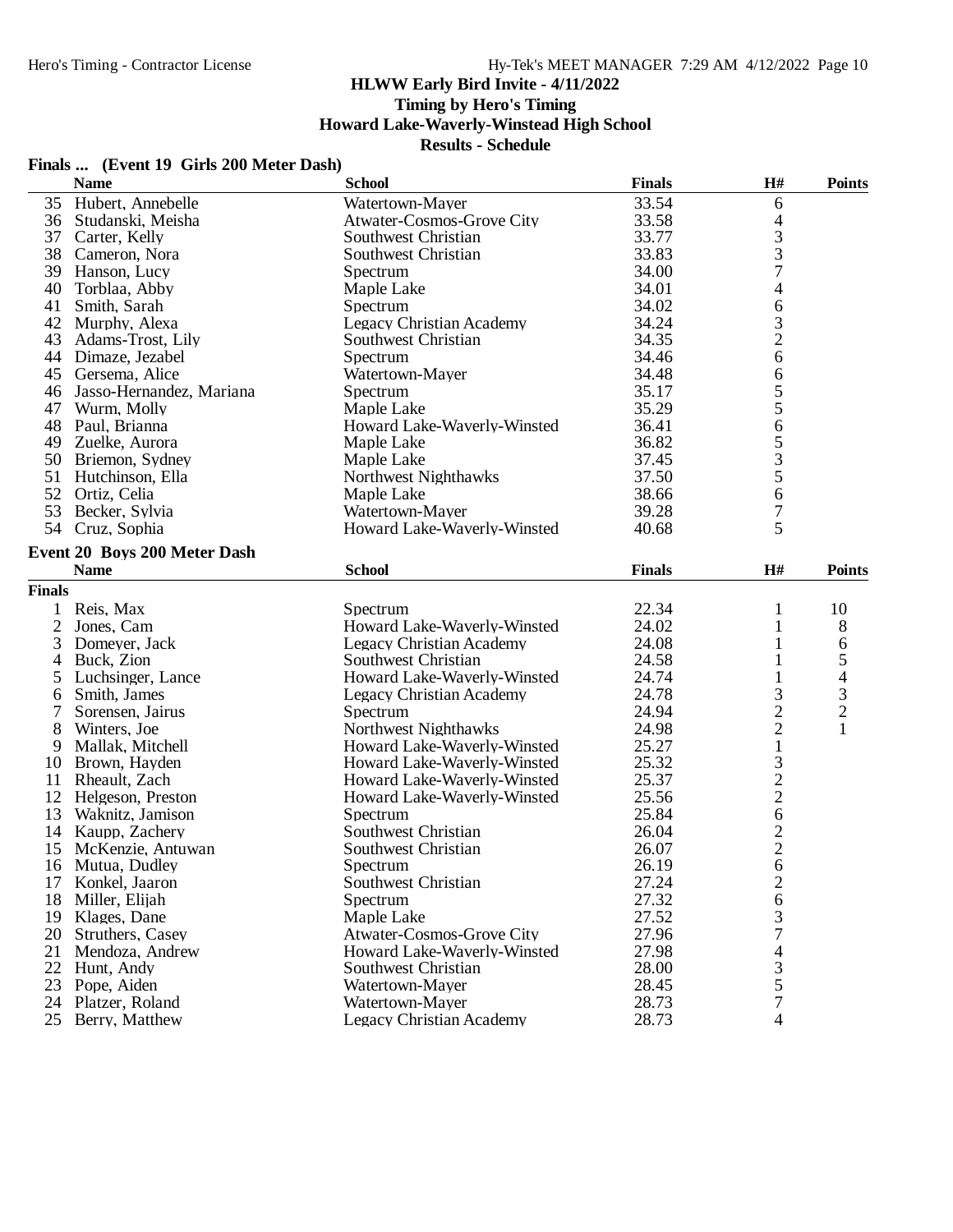# **Timing by Hero's Timing**

# **Howard Lake-Waverly-Winstead High School**

|      | Finals  (Event 20 Boys 200 Meter Dash) |                           |
|------|----------------------------------------|---------------------------|
| Nome |                                        | $C_2$ <sub>b</sub> $\sim$ |

|               | <b>Name</b>                   | <b>School</b>                   | <b>Finals</b> | H#                       | <b>Points</b>                                   |
|---------------|-------------------------------|---------------------------------|---------------|--------------------------|-------------------------------------------------|
| 26            | Grimsley, Nathaniel           | Watertown-Mayer                 | 28.83         | 5                        |                                                 |
| 27            | Knott, Jaxon                  | Howard Lake-Waverly-Winsted     | 28.90         | 6                        |                                                 |
| 28            | Gratz, Joseph                 | Atwater-Cosmos-Grove City       | 29.00         | 4                        |                                                 |
| 29            | Hilgers, Zach                 | Watertown-Mayer                 | 29.02         | 6                        |                                                 |
| 30            | Hickman, Austin               | Maple Lake                      | 29.18         | 5                        |                                                 |
| 31            | Oumar, Sheick                 | <b>Legacy Christian Academy</b> | 29.33         | 3                        |                                                 |
|               | 32 Westrich, Matthew          | Northwest Nighthawks            | 29.36         | 4                        |                                                 |
| 33            | Morrison, Micah               | Atwater-Cosmos-Grove City       | 29.44         | $\overline{\mathcal{L}}$ |                                                 |
|               | 34 Rotz, Bryson               | Southwest Christian             | 29.63         | 3                        |                                                 |
| 35            | Johnson, Jacob                | Watertown-Mayer                 | 29.97         | $\overline{7}$           |                                                 |
| 36            | Sorenson, Elijah              | Spectrum                        | 30.05         | 6                        |                                                 |
| 37            | Barnhart, Caleb               | Watertown-Mayer                 | 30.75         | 5                        |                                                 |
| 38            | Kerkes, Simon                 | <b>Legacy Christian Academy</b> | 31.05         | 4                        |                                                 |
| 39            | Meyer, Jacob                  | Atwater-Cosmos-Grove City       | 31.58         | 6                        |                                                 |
|               | 40 Zillmer, Keenan            | Howard Lake-Waverly-Winsted     | 31.63         | 7                        |                                                 |
| 41            | Stoeber, Tristin              | Maple Lake                      | 32.85         | 4                        |                                                 |
| 42            | Caswell, Jonah                | Spectrum                        | 33.37         | $\overline{7}$           |                                                 |
|               | 43 Hernandez, Roger           | Spectrum                        | 33.65         | 6                        |                                                 |
|               | 44 Buer, Blake                | Atwater-Cosmos-Grove City       | 33.78         | $\overline{7}$           |                                                 |
| 45            | Schinze, Lincoln              | Watertown-Mayer                 | 33.86         | 7                        |                                                 |
|               | 46 Kerkow, Dalton             | Maple Lake                      | 36.64         |                          |                                                 |
| 47            | Borgert, David                | Maple Lake                      | 39.98         | $\frac{5}{5}$            |                                                 |
| 48            | Stoeber, Blake                | Maple Lake                      | 40.14         |                          |                                                 |
| 49            | Terzic, Lucas                 | Maple Lake                      | 47.59         | 5                        |                                                 |
|               |                               |                                 |               |                          |                                                 |
|               | Event 21 Girls 3200 Meter Run |                                 |               |                          |                                                 |
|               | <b>Name</b>                   | <b>School</b>                   | <b>Finals</b> |                          | <b>Points</b>                                   |
| <b>Finals</b> |                               |                                 |               |                          |                                                 |
| 1             | Boese, Hannah                 | Spectrum                        | 11:36.63      |                          | 10                                              |
|               | 2 Beck, Hope                  | Spectrum                        | 12:20.61      |                          | $8\,$                                           |
| 3             | Anderson, Julia               | Howard Lake-Waverly-Winsted     | 12:44.53      |                          | 6                                               |
| 4             | Edison, Claire                | Spectrum                        | 13:40.17      |                          | 5                                               |
| 5             | Kramer, Addison               | Maple Lake                      | 14:00.59      |                          | 4                                               |
| 6             | Rinowski, Gabby               | Spectrum                        | 15:43.76      |                          |                                                 |
| $7^{\circ}$   | Cerezo, Grace                 | Spectrum                        | 16:40.16      |                          |                                                 |
|               | Event 22 Boys 3200 Meter Run  |                                 |               |                          |                                                 |
|               | <b>Name</b>                   | <b>School</b>                   | <b>Finals</b> |                          | <b>Points</b>                                   |
| <b>Finals</b> |                               |                                 |               |                          |                                                 |
|               | 1 Deiter, Chase               | Howard Lake-Waverly-Winsted     | 10:58.21      |                          | 10                                              |
|               | 2 Studemann, Mason            | Atwater-Cosmos-Grove City       | 11:33.39      |                          | 8                                               |
| 3             | Larson, Jake                  | Spectrum                        | 12:05.96      |                          | 6                                               |
| 4             | Riemer, Ezekiel               | Howard Lake-Waverly-Winsted     | 12:09.51      |                          |                                                 |
| 5             | Guntzel, Ryan                 | Spectrum                        | 12:10.23      |                          |                                                 |
| 6             | Kolby, Tristin                | Spectrum                        | 12:17.02      |                          |                                                 |
| 7             | Carlson, Brayden              | <b>Legacy Christian Academy</b> | 12:32.48      |                          | $\begin{array}{c} 5 \\ 4 \\ 3 \\ 2 \end{array}$ |
| 8             | Jones, Kaleb                  | Spectrum                        | 12:49.53      |                          |                                                 |
| 9             | Truwe, Eddie                  | Spectrum                        | 13:02.81      |                          |                                                 |
|               | 10 Deusterman, Pryor          | Spectrum                        | 14:01.26      |                          |                                                 |
|               |                               |                                 |               |                          |                                                 |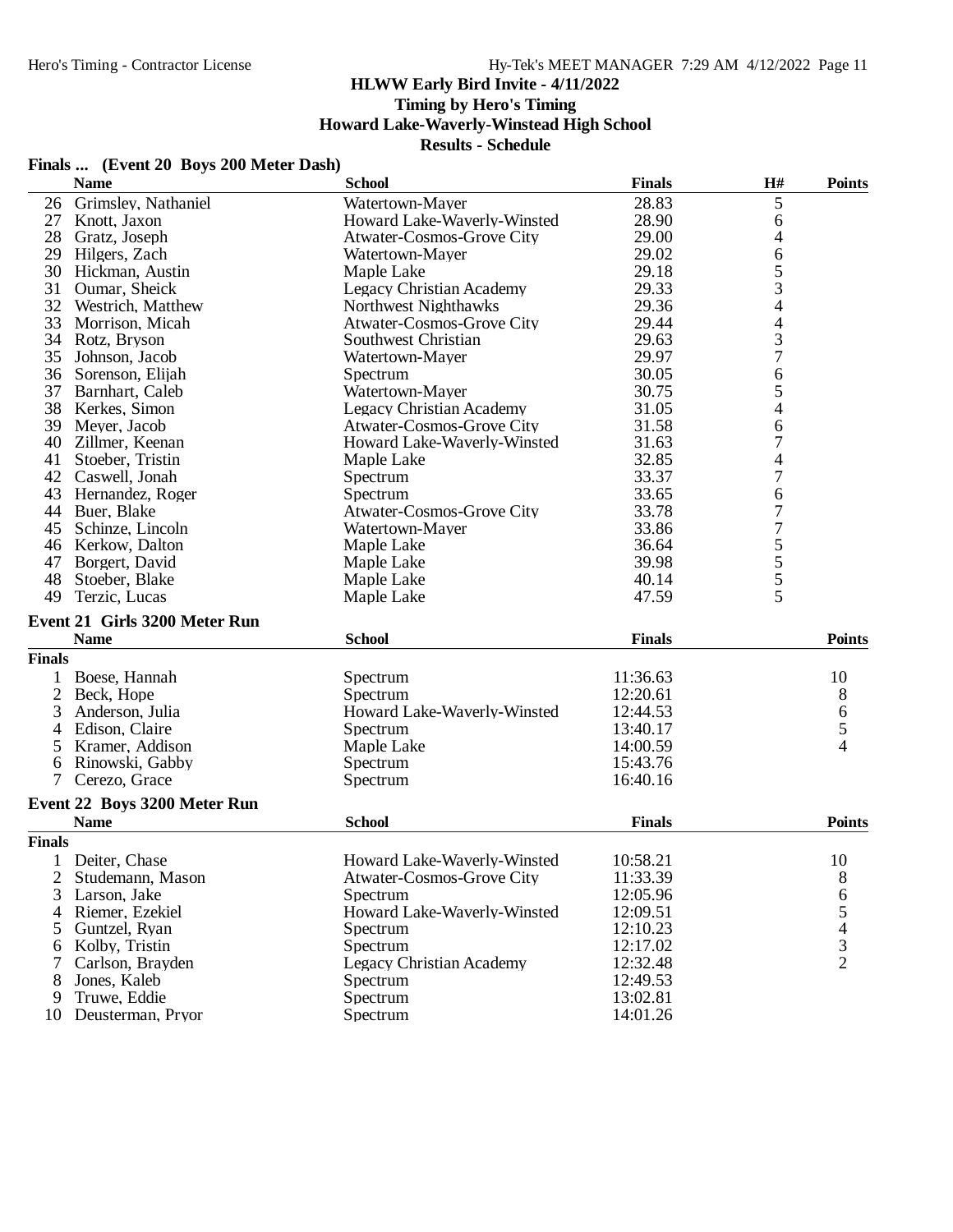| <b>Name</b><br><b>School</b><br><b>Finals</b><br><b>Points</b><br>Atwater-Cosmos-Grove City<br>14:25.86<br>11 Petersen, Connor<br>1<br>Event 23 Girls 4x400 Meter Relay<br><b>Team</b><br>Relay<br><b>Finals</b><br><b>Points</b><br><b>Finals</b><br>10<br>Spectrum<br>4:17.62<br>1<br>A<br>4:31.23<br>8<br>Legacy Christian Academy<br>A<br>6<br>3<br>Howard Lake-Waverly-Winsted<br>A<br>4:40.96<br>B<br>4:49.13<br>$\overline{4}$<br>Spectrum<br>Northwest Nighthawks<br>4:52.21<br>5<br>5<br>A<br>4<br>Maple Lake<br>5:06.64<br>6<br>A<br>3<br>Southwest Christian<br>7<br>5:14.79<br>A<br><b>Event 24 Boys 4x400 Meter Relay</b><br><b>Team</b><br><b>Relay</b><br><b>Finals</b><br><b>Points</b><br><b>Finals</b><br>Howard Lake-Waverly-Winsted<br>3:46.85<br>10<br>1<br>A<br>2<br>Northwest Nighthawks<br>3:47.87<br>8<br>A<br>3:52.72<br>3<br>Southwest Christian<br>6<br>A<br>5<br>Spectrum<br>3:55.28<br>4<br>Α<br>Howard Lake-Waverly-Winsted<br>B<br>3:58.00<br>5<br>4:04.57<br>Maple Lake<br>4<br>A<br>6<br>4:07.37<br>3<br>Legacy Christian Academy<br>A<br>Spectrum<br>B<br>4:08.87<br>8<br><b>Atwater-Cosmos-Grove City</b><br>2<br>A<br>4:44.57<br>9<br><b>Event 25 Girls Shot Put</b><br><b>Name</b><br><b>School</b><br><b>Finals</b><br>H#<br><b>Points</b><br><b>Finals</b><br>3<br>Fasching, Rebecca<br>Howard Lake-Waverly-Winsted<br>33-00.00<br>10<br>3<br>2<br>32-11.00<br>8<br>Neumann, Natalie<br>Maple Lake<br>3<br>3<br>Watertown-Mayer<br>28-09.00<br>Onell, Madelynn<br>6<br>5<br>Paul, Arianna<br>$\mathbf{1}$<br>Howard Lake-Waverly-Winsted<br>27-03.00<br>4<br>3<br>4<br>Zander, Alison<br>Maple Lake<br>26-03.00<br>5<br>3<br>3<br>Southwest Christian<br>Bettin, Saraphina<br>26-00.00<br>6<br>$\overline{c}$<br>$\overline{c}$<br>Hanson, Lucy<br>Spectrum<br>24-04.00<br>3<br>$\mathbf{1}$<br>Atwater-Cosmos-Grove City<br>8<br>Eisenbacher, Quinn<br>23-05.00<br>$\mathbf{1}$<br>Passa, Harley Ann<br>Atwater-Cosmos-Grove City<br>23-05.00<br>9<br>$\overline{2}$<br>10<br>Millerbernd, Hallie<br>Howard Lake-Waverly-Winsted<br>23-03.00<br>Elrod, Carli<br>22-04.00<br>$\frac{2}{3}$<br>11<br>Spectrum<br>12<br>Howard Lake-Waverly-Winsted<br>21-08.00<br>Baumann, Hailey<br>13<br>Kingsbury, Kenyon<br>21-07.00<br>Maple Lake<br>$\,1$<br><b>Atwater-Cosmos-Grove City</b><br>21-07.00<br>14 Klinger, Ruby<br>3<br>15<br>Gorres, Adison<br>21-02.00<br>Maple Lake<br>$\frac{3}{3}$<br>21-01.00<br>16<br>Fischer, Natalie<br>Spectrum<br>Wurm, Molly<br>Maple Lake<br>21-00.00<br>17<br>$\mathbf{1}$<br>18<br>20-10.00<br>Hanson, Emily<br>Watertown-Mayer<br>3<br>Oravetz, Miley<br>Maple Lake<br>20-08.00<br>19 |    | Finals  (Event 22 Boys 3200 Meter Run) |                             |          |   |  |
|------------------------------------------------------------------------------------------------------------------------------------------------------------------------------------------------------------------------------------------------------------------------------------------------------------------------------------------------------------------------------------------------------------------------------------------------------------------------------------------------------------------------------------------------------------------------------------------------------------------------------------------------------------------------------------------------------------------------------------------------------------------------------------------------------------------------------------------------------------------------------------------------------------------------------------------------------------------------------------------------------------------------------------------------------------------------------------------------------------------------------------------------------------------------------------------------------------------------------------------------------------------------------------------------------------------------------------------------------------------------------------------------------------------------------------------------------------------------------------------------------------------------------------------------------------------------------------------------------------------------------------------------------------------------------------------------------------------------------------------------------------------------------------------------------------------------------------------------------------------------------------------------------------------------------------------------------------------------------------------------------------------------------------------------------------------------------------------------------------------------------------------------------------------------------------------------------------------------------------------------------------------------------------------------------------------------------------------------------------------------------------------------------------------------------------------------------------------------------------------------------------------------------------------------------------------------------------------------------------------------------------------------------------------|----|----------------------------------------|-----------------------------|----------|---|--|
|                                                                                                                                                                                                                                                                                                                                                                                                                                                                                                                                                                                                                                                                                                                                                                                                                                                                                                                                                                                                                                                                                                                                                                                                                                                                                                                                                                                                                                                                                                                                                                                                                                                                                                                                                                                                                                                                                                                                                                                                                                                                                                                                                                                                                                                                                                                                                                                                                                                                                                                                                                                                                                                                  |    |                                        |                             |          |   |  |
|                                                                                                                                                                                                                                                                                                                                                                                                                                                                                                                                                                                                                                                                                                                                                                                                                                                                                                                                                                                                                                                                                                                                                                                                                                                                                                                                                                                                                                                                                                                                                                                                                                                                                                                                                                                                                                                                                                                                                                                                                                                                                                                                                                                                                                                                                                                                                                                                                                                                                                                                                                                                                                                                  |    |                                        |                             |          |   |  |
|                                                                                                                                                                                                                                                                                                                                                                                                                                                                                                                                                                                                                                                                                                                                                                                                                                                                                                                                                                                                                                                                                                                                                                                                                                                                                                                                                                                                                                                                                                                                                                                                                                                                                                                                                                                                                                                                                                                                                                                                                                                                                                                                                                                                                                                                                                                                                                                                                                                                                                                                                                                                                                                                  |    |                                        |                             |          |   |  |
|                                                                                                                                                                                                                                                                                                                                                                                                                                                                                                                                                                                                                                                                                                                                                                                                                                                                                                                                                                                                                                                                                                                                                                                                                                                                                                                                                                                                                                                                                                                                                                                                                                                                                                                                                                                                                                                                                                                                                                                                                                                                                                                                                                                                                                                                                                                                                                                                                                                                                                                                                                                                                                                                  |    |                                        |                             |          |   |  |
|                                                                                                                                                                                                                                                                                                                                                                                                                                                                                                                                                                                                                                                                                                                                                                                                                                                                                                                                                                                                                                                                                                                                                                                                                                                                                                                                                                                                                                                                                                                                                                                                                                                                                                                                                                                                                                                                                                                                                                                                                                                                                                                                                                                                                                                                                                                                                                                                                                                                                                                                                                                                                                                                  |    |                                        |                             |          |   |  |
|                                                                                                                                                                                                                                                                                                                                                                                                                                                                                                                                                                                                                                                                                                                                                                                                                                                                                                                                                                                                                                                                                                                                                                                                                                                                                                                                                                                                                                                                                                                                                                                                                                                                                                                                                                                                                                                                                                                                                                                                                                                                                                                                                                                                                                                                                                                                                                                                                                                                                                                                                                                                                                                                  |    |                                        |                             |          |   |  |
|                                                                                                                                                                                                                                                                                                                                                                                                                                                                                                                                                                                                                                                                                                                                                                                                                                                                                                                                                                                                                                                                                                                                                                                                                                                                                                                                                                                                                                                                                                                                                                                                                                                                                                                                                                                                                                                                                                                                                                                                                                                                                                                                                                                                                                                                                                                                                                                                                                                                                                                                                                                                                                                                  |    |                                        |                             |          |   |  |
|                                                                                                                                                                                                                                                                                                                                                                                                                                                                                                                                                                                                                                                                                                                                                                                                                                                                                                                                                                                                                                                                                                                                                                                                                                                                                                                                                                                                                                                                                                                                                                                                                                                                                                                                                                                                                                                                                                                                                                                                                                                                                                                                                                                                                                                                                                                                                                                                                                                                                                                                                                                                                                                                  |    |                                        |                             |          |   |  |
|                                                                                                                                                                                                                                                                                                                                                                                                                                                                                                                                                                                                                                                                                                                                                                                                                                                                                                                                                                                                                                                                                                                                                                                                                                                                                                                                                                                                                                                                                                                                                                                                                                                                                                                                                                                                                                                                                                                                                                                                                                                                                                                                                                                                                                                                                                                                                                                                                                                                                                                                                                                                                                                                  |    |                                        |                             |          |   |  |
|                                                                                                                                                                                                                                                                                                                                                                                                                                                                                                                                                                                                                                                                                                                                                                                                                                                                                                                                                                                                                                                                                                                                                                                                                                                                                                                                                                                                                                                                                                                                                                                                                                                                                                                                                                                                                                                                                                                                                                                                                                                                                                                                                                                                                                                                                                                                                                                                                                                                                                                                                                                                                                                                  |    |                                        |                             |          |   |  |
|                                                                                                                                                                                                                                                                                                                                                                                                                                                                                                                                                                                                                                                                                                                                                                                                                                                                                                                                                                                                                                                                                                                                                                                                                                                                                                                                                                                                                                                                                                                                                                                                                                                                                                                                                                                                                                                                                                                                                                                                                                                                                                                                                                                                                                                                                                                                                                                                                                                                                                                                                                                                                                                                  |    |                                        |                             |          |   |  |
|                                                                                                                                                                                                                                                                                                                                                                                                                                                                                                                                                                                                                                                                                                                                                                                                                                                                                                                                                                                                                                                                                                                                                                                                                                                                                                                                                                                                                                                                                                                                                                                                                                                                                                                                                                                                                                                                                                                                                                                                                                                                                                                                                                                                                                                                                                                                                                                                                                                                                                                                                                                                                                                                  |    |                                        |                             |          |   |  |
|                                                                                                                                                                                                                                                                                                                                                                                                                                                                                                                                                                                                                                                                                                                                                                                                                                                                                                                                                                                                                                                                                                                                                                                                                                                                                                                                                                                                                                                                                                                                                                                                                                                                                                                                                                                                                                                                                                                                                                                                                                                                                                                                                                                                                                                                                                                                                                                                                                                                                                                                                                                                                                                                  |    |                                        |                             |          |   |  |
|                                                                                                                                                                                                                                                                                                                                                                                                                                                                                                                                                                                                                                                                                                                                                                                                                                                                                                                                                                                                                                                                                                                                                                                                                                                                                                                                                                                                                                                                                                                                                                                                                                                                                                                                                                                                                                                                                                                                                                                                                                                                                                                                                                                                                                                                                                                                                                                                                                                                                                                                                                                                                                                                  |    |                                        |                             |          |   |  |
|                                                                                                                                                                                                                                                                                                                                                                                                                                                                                                                                                                                                                                                                                                                                                                                                                                                                                                                                                                                                                                                                                                                                                                                                                                                                                                                                                                                                                                                                                                                                                                                                                                                                                                                                                                                                                                                                                                                                                                                                                                                                                                                                                                                                                                                                                                                                                                                                                                                                                                                                                                                                                                                                  |    |                                        |                             |          |   |  |
|                                                                                                                                                                                                                                                                                                                                                                                                                                                                                                                                                                                                                                                                                                                                                                                                                                                                                                                                                                                                                                                                                                                                                                                                                                                                                                                                                                                                                                                                                                                                                                                                                                                                                                                                                                                                                                                                                                                                                                                                                                                                                                                                                                                                                                                                                                                                                                                                                                                                                                                                                                                                                                                                  |    |                                        |                             |          |   |  |
|                                                                                                                                                                                                                                                                                                                                                                                                                                                                                                                                                                                                                                                                                                                                                                                                                                                                                                                                                                                                                                                                                                                                                                                                                                                                                                                                                                                                                                                                                                                                                                                                                                                                                                                                                                                                                                                                                                                                                                                                                                                                                                                                                                                                                                                                                                                                                                                                                                                                                                                                                                                                                                                                  |    |                                        |                             |          |   |  |
|                                                                                                                                                                                                                                                                                                                                                                                                                                                                                                                                                                                                                                                                                                                                                                                                                                                                                                                                                                                                                                                                                                                                                                                                                                                                                                                                                                                                                                                                                                                                                                                                                                                                                                                                                                                                                                                                                                                                                                                                                                                                                                                                                                                                                                                                                                                                                                                                                                                                                                                                                                                                                                                                  |    |                                        |                             |          |   |  |
|                                                                                                                                                                                                                                                                                                                                                                                                                                                                                                                                                                                                                                                                                                                                                                                                                                                                                                                                                                                                                                                                                                                                                                                                                                                                                                                                                                                                                                                                                                                                                                                                                                                                                                                                                                                                                                                                                                                                                                                                                                                                                                                                                                                                                                                                                                                                                                                                                                                                                                                                                                                                                                                                  |    |                                        |                             |          |   |  |
|                                                                                                                                                                                                                                                                                                                                                                                                                                                                                                                                                                                                                                                                                                                                                                                                                                                                                                                                                                                                                                                                                                                                                                                                                                                                                                                                                                                                                                                                                                                                                                                                                                                                                                                                                                                                                                                                                                                                                                                                                                                                                                                                                                                                                                                                                                                                                                                                                                                                                                                                                                                                                                                                  |    |                                        |                             |          |   |  |
|                                                                                                                                                                                                                                                                                                                                                                                                                                                                                                                                                                                                                                                                                                                                                                                                                                                                                                                                                                                                                                                                                                                                                                                                                                                                                                                                                                                                                                                                                                                                                                                                                                                                                                                                                                                                                                                                                                                                                                                                                                                                                                                                                                                                                                                                                                                                                                                                                                                                                                                                                                                                                                                                  |    |                                        |                             |          |   |  |
|                                                                                                                                                                                                                                                                                                                                                                                                                                                                                                                                                                                                                                                                                                                                                                                                                                                                                                                                                                                                                                                                                                                                                                                                                                                                                                                                                                                                                                                                                                                                                                                                                                                                                                                                                                                                                                                                                                                                                                                                                                                                                                                                                                                                                                                                                                                                                                                                                                                                                                                                                                                                                                                                  |    |                                        |                             |          |   |  |
|                                                                                                                                                                                                                                                                                                                                                                                                                                                                                                                                                                                                                                                                                                                                                                                                                                                                                                                                                                                                                                                                                                                                                                                                                                                                                                                                                                                                                                                                                                                                                                                                                                                                                                                                                                                                                                                                                                                                                                                                                                                                                                                                                                                                                                                                                                                                                                                                                                                                                                                                                                                                                                                                  |    |                                        |                             |          |   |  |
|                                                                                                                                                                                                                                                                                                                                                                                                                                                                                                                                                                                                                                                                                                                                                                                                                                                                                                                                                                                                                                                                                                                                                                                                                                                                                                                                                                                                                                                                                                                                                                                                                                                                                                                                                                                                                                                                                                                                                                                                                                                                                                                                                                                                                                                                                                                                                                                                                                                                                                                                                                                                                                                                  |    |                                        |                             |          |   |  |
|                                                                                                                                                                                                                                                                                                                                                                                                                                                                                                                                                                                                                                                                                                                                                                                                                                                                                                                                                                                                                                                                                                                                                                                                                                                                                                                                                                                                                                                                                                                                                                                                                                                                                                                                                                                                                                                                                                                                                                                                                                                                                                                                                                                                                                                                                                                                                                                                                                                                                                                                                                                                                                                                  |    |                                        |                             |          |   |  |
|                                                                                                                                                                                                                                                                                                                                                                                                                                                                                                                                                                                                                                                                                                                                                                                                                                                                                                                                                                                                                                                                                                                                                                                                                                                                                                                                                                                                                                                                                                                                                                                                                                                                                                                                                                                                                                                                                                                                                                                                                                                                                                                                                                                                                                                                                                                                                                                                                                                                                                                                                                                                                                                                  |    |                                        |                             |          |   |  |
|                                                                                                                                                                                                                                                                                                                                                                                                                                                                                                                                                                                                                                                                                                                                                                                                                                                                                                                                                                                                                                                                                                                                                                                                                                                                                                                                                                                                                                                                                                                                                                                                                                                                                                                                                                                                                                                                                                                                                                                                                                                                                                                                                                                                                                                                                                                                                                                                                                                                                                                                                                                                                                                                  |    |                                        |                             |          |   |  |
|                                                                                                                                                                                                                                                                                                                                                                                                                                                                                                                                                                                                                                                                                                                                                                                                                                                                                                                                                                                                                                                                                                                                                                                                                                                                                                                                                                                                                                                                                                                                                                                                                                                                                                                                                                                                                                                                                                                                                                                                                                                                                                                                                                                                                                                                                                                                                                                                                                                                                                                                                                                                                                                                  |    |                                        |                             |          |   |  |
|                                                                                                                                                                                                                                                                                                                                                                                                                                                                                                                                                                                                                                                                                                                                                                                                                                                                                                                                                                                                                                                                                                                                                                                                                                                                                                                                                                                                                                                                                                                                                                                                                                                                                                                                                                                                                                                                                                                                                                                                                                                                                                                                                                                                                                                                                                                                                                                                                                                                                                                                                                                                                                                                  |    |                                        |                             |          |   |  |
|                                                                                                                                                                                                                                                                                                                                                                                                                                                                                                                                                                                                                                                                                                                                                                                                                                                                                                                                                                                                                                                                                                                                                                                                                                                                                                                                                                                                                                                                                                                                                                                                                                                                                                                                                                                                                                                                                                                                                                                                                                                                                                                                                                                                                                                                                                                                                                                                                                                                                                                                                                                                                                                                  |    |                                        |                             |          |   |  |
|                                                                                                                                                                                                                                                                                                                                                                                                                                                                                                                                                                                                                                                                                                                                                                                                                                                                                                                                                                                                                                                                                                                                                                                                                                                                                                                                                                                                                                                                                                                                                                                                                                                                                                                                                                                                                                                                                                                                                                                                                                                                                                                                                                                                                                                                                                                                                                                                                                                                                                                                                                                                                                                                  |    |                                        |                             |          |   |  |
|                                                                                                                                                                                                                                                                                                                                                                                                                                                                                                                                                                                                                                                                                                                                                                                                                                                                                                                                                                                                                                                                                                                                                                                                                                                                                                                                                                                                                                                                                                                                                                                                                                                                                                                                                                                                                                                                                                                                                                                                                                                                                                                                                                                                                                                                                                                                                                                                                                                                                                                                                                                                                                                                  |    |                                        |                             |          |   |  |
|                                                                                                                                                                                                                                                                                                                                                                                                                                                                                                                                                                                                                                                                                                                                                                                                                                                                                                                                                                                                                                                                                                                                                                                                                                                                                                                                                                                                                                                                                                                                                                                                                                                                                                                                                                                                                                                                                                                                                                                                                                                                                                                                                                                                                                                                                                                                                                                                                                                                                                                                                                                                                                                                  |    |                                        |                             |          |   |  |
|                                                                                                                                                                                                                                                                                                                                                                                                                                                                                                                                                                                                                                                                                                                                                                                                                                                                                                                                                                                                                                                                                                                                                                                                                                                                                                                                                                                                                                                                                                                                                                                                                                                                                                                                                                                                                                                                                                                                                                                                                                                                                                                                                                                                                                                                                                                                                                                                                                                                                                                                                                                                                                                                  |    |                                        |                             |          |   |  |
|                                                                                                                                                                                                                                                                                                                                                                                                                                                                                                                                                                                                                                                                                                                                                                                                                                                                                                                                                                                                                                                                                                                                                                                                                                                                                                                                                                                                                                                                                                                                                                                                                                                                                                                                                                                                                                                                                                                                                                                                                                                                                                                                                                                                                                                                                                                                                                                                                                                                                                                                                                                                                                                                  |    |                                        |                             |          |   |  |
|                                                                                                                                                                                                                                                                                                                                                                                                                                                                                                                                                                                                                                                                                                                                                                                                                                                                                                                                                                                                                                                                                                                                                                                                                                                                                                                                                                                                                                                                                                                                                                                                                                                                                                                                                                                                                                                                                                                                                                                                                                                                                                                                                                                                                                                                                                                                                                                                                                                                                                                                                                                                                                                                  |    |                                        |                             |          |   |  |
|                                                                                                                                                                                                                                                                                                                                                                                                                                                                                                                                                                                                                                                                                                                                                                                                                                                                                                                                                                                                                                                                                                                                                                                                                                                                                                                                                                                                                                                                                                                                                                                                                                                                                                                                                                                                                                                                                                                                                                                                                                                                                                                                                                                                                                                                                                                                                                                                                                                                                                                                                                                                                                                                  |    |                                        |                             |          |   |  |
|                                                                                                                                                                                                                                                                                                                                                                                                                                                                                                                                                                                                                                                                                                                                                                                                                                                                                                                                                                                                                                                                                                                                                                                                                                                                                                                                                                                                                                                                                                                                                                                                                                                                                                                                                                                                                                                                                                                                                                                                                                                                                                                                                                                                                                                                                                                                                                                                                                                                                                                                                                                                                                                                  |    |                                        |                             |          |   |  |
|                                                                                                                                                                                                                                                                                                                                                                                                                                                                                                                                                                                                                                                                                                                                                                                                                                                                                                                                                                                                                                                                                                                                                                                                                                                                                                                                                                                                                                                                                                                                                                                                                                                                                                                                                                                                                                                                                                                                                                                                                                                                                                                                                                                                                                                                                                                                                                                                                                                                                                                                                                                                                                                                  |    |                                        |                             |          |   |  |
|                                                                                                                                                                                                                                                                                                                                                                                                                                                                                                                                                                                                                                                                                                                                                                                                                                                                                                                                                                                                                                                                                                                                                                                                                                                                                                                                                                                                                                                                                                                                                                                                                                                                                                                                                                                                                                                                                                                                                                                                                                                                                                                                                                                                                                                                                                                                                                                                                                                                                                                                                                                                                                                                  |    |                                        |                             |          |   |  |
|                                                                                                                                                                                                                                                                                                                                                                                                                                                                                                                                                                                                                                                                                                                                                                                                                                                                                                                                                                                                                                                                                                                                                                                                                                                                                                                                                                                                                                                                                                                                                                                                                                                                                                                                                                                                                                                                                                                                                                                                                                                                                                                                                                                                                                                                                                                                                                                                                                                                                                                                                                                                                                                                  |    |                                        |                             |          |   |  |
|                                                                                                                                                                                                                                                                                                                                                                                                                                                                                                                                                                                                                                                                                                                                                                                                                                                                                                                                                                                                                                                                                                                                                                                                                                                                                                                                                                                                                                                                                                                                                                                                                                                                                                                                                                                                                                                                                                                                                                                                                                                                                                                                                                                                                                                                                                                                                                                                                                                                                                                                                                                                                                                                  |    |                                        |                             |          |   |  |
|                                                                                                                                                                                                                                                                                                                                                                                                                                                                                                                                                                                                                                                                                                                                                                                                                                                                                                                                                                                                                                                                                                                                                                                                                                                                                                                                                                                                                                                                                                                                                                                                                                                                                                                                                                                                                                                                                                                                                                                                                                                                                                                                                                                                                                                                                                                                                                                                                                                                                                                                                                                                                                                                  |    |                                        |                             |          |   |  |
|                                                                                                                                                                                                                                                                                                                                                                                                                                                                                                                                                                                                                                                                                                                                                                                                                                                                                                                                                                                                                                                                                                                                                                                                                                                                                                                                                                                                                                                                                                                                                                                                                                                                                                                                                                                                                                                                                                                                                                                                                                                                                                                                                                                                                                                                                                                                                                                                                                                                                                                                                                                                                                                                  |    |                                        |                             |          |   |  |
|                                                                                                                                                                                                                                                                                                                                                                                                                                                                                                                                                                                                                                                                                                                                                                                                                                                                                                                                                                                                                                                                                                                                                                                                                                                                                                                                                                                                                                                                                                                                                                                                                                                                                                                                                                                                                                                                                                                                                                                                                                                                                                                                                                                                                                                                                                                                                                                                                                                                                                                                                                                                                                                                  |    |                                        |                             |          |   |  |
|                                                                                                                                                                                                                                                                                                                                                                                                                                                                                                                                                                                                                                                                                                                                                                                                                                                                                                                                                                                                                                                                                                                                                                                                                                                                                                                                                                                                                                                                                                                                                                                                                                                                                                                                                                                                                                                                                                                                                                                                                                                                                                                                                                                                                                                                                                                                                                                                                                                                                                                                                                                                                                                                  |    |                                        |                             |          |   |  |
|                                                                                                                                                                                                                                                                                                                                                                                                                                                                                                                                                                                                                                                                                                                                                                                                                                                                                                                                                                                                                                                                                                                                                                                                                                                                                                                                                                                                                                                                                                                                                                                                                                                                                                                                                                                                                                                                                                                                                                                                                                                                                                                                                                                                                                                                                                                                                                                                                                                                                                                                                                                                                                                                  |    |                                        |                             |          |   |  |
|                                                                                                                                                                                                                                                                                                                                                                                                                                                                                                                                                                                                                                                                                                                                                                                                                                                                                                                                                                                                                                                                                                                                                                                                                                                                                                                                                                                                                                                                                                                                                                                                                                                                                                                                                                                                                                                                                                                                                                                                                                                                                                                                                                                                                                                                                                                                                                                                                                                                                                                                                                                                                                                                  | 20 | Matheson, Emma                         | Howard Lake-Waverly-Winsted | 20-05.00 | 3 |  |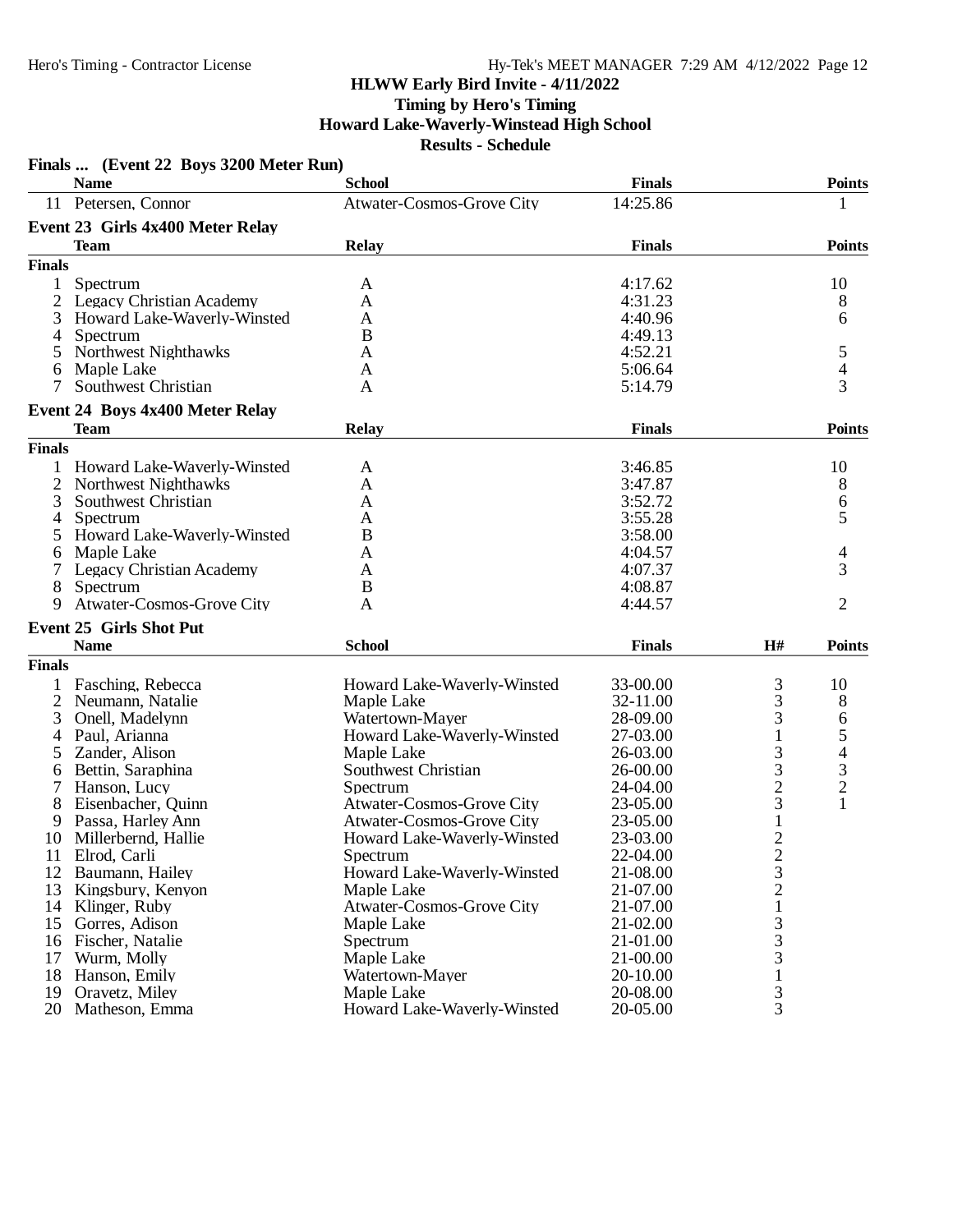**Timing by Hero's Timing**

**Howard Lake-Waverly-Winstead High School**

|  | Finals  (Event 25 Girls Shot Put) |
|--|-----------------------------------|
|  |                                   |

|               | <b>Name</b>                   | <b>School</b>                    | <b>Finals</b> | H#                                             | <b>Points</b>                  |
|---------------|-------------------------------|----------------------------------|---------------|------------------------------------------------|--------------------------------|
| 21            | Walters, Isabella             | Spectrum                         | 19-05.00      | 1                                              |                                |
| 22            | Demarais, Jordyn              | Maple Lake                       | 19-02.00      | 3                                              |                                |
| 23            | Ortiz, Yaretshi               | Southwest Christian              | 19-01.00      | $\mathbf{1}$                                   |                                |
| 24            | McClain, Ivy                  | Atwater-Cosmos-Grove City        | 18-10.00      | $\mathbf{1}$                                   |                                |
| 25            | Fobbe, Reaghan                | Maple Lake                       | 18-07.00      | $\overline{c}$                                 |                                |
| 26            | Blom, Kenlie                  | Atwater-Cosmos-Grove City        | 18-06.00      | $\mathbf{1}$                                   |                                |
| 27            | Iverson, Sophia               | Atwater-Cosmos-Grove City        | 18-04.00      |                                                |                                |
| 28            | Peterson, Morgan              | Spectrum                         | 18-03.00      | $\begin{array}{c} 2 \\ 2 \\ 2 \end{array}$     |                                |
| 29            | Norling, Jayse                | Spectrum                         | 18-03.00      |                                                |                                |
| 30            | Mendoza, Clare                | Howard Lake-Waverly-Winsted      | 17-05.00      |                                                |                                |
| 31            | Stone, Elizabeth              | <b>Legacy Christian Academy</b>  | 16-06.00      | $\mathbf{1}$                                   |                                |
| 32            | Apps, Morgan                  | Spectrum                         | 15-00.00      | $\mathbf{1}$                                   |                                |
| 33            | Jasso-Hernandez, Mariana      | Spectrum                         | 14-11.00      | $\mathbf{1}$                                   |                                |
|               | 34 Orth, Danica               | Spectrum                         | 14-09.00      | $\overline{\mathbf{c}}$                        |                                |
|               | 35 Meyer, Ava                 | Spectrum                         | 12-08.00      | $\mathbf{1}$                                   |                                |
|               |                               |                                  |               |                                                |                                |
|               | <b>Event 26 Boys Shot Put</b> |                                  |               |                                                |                                |
|               | <b>Name</b>                   | <b>School</b>                    | <b>Finals</b> | H#                                             | <b>Points</b>                  |
| <b>Finals</b> |                               |                                  |               |                                                |                                |
| 1             | Kokenge, Alex                 | Atwater-Cosmos-Grove City        | 42-04.00      | 3                                              | 10                             |
| 2             | Grimsgard, Anders             | <b>Atwater-Cosmos-Grove City</b> | 41-10.00      | 3                                              | 8                              |
| 3             | Boese, Collin                 | Howard Lake-Waverly-Winsted      | 39-01.00      |                                                | 6                              |
| 4             | Fenske, Jason                 | Watertown-Mayer                  | 38-11.00      |                                                |                                |
| 5             | Barker, Everett               | Maple Lake                       | 38-03.00      | 33333321                                       | $\frac{5}{4}$<br>$\frac{3}{2}$ |
| 6             | Peterson, Braden              | Maple Lake                       | 38-00.00      |                                                |                                |
| 7             | Millerbernd, Seth             | Howard Lake-Waverly-Winsted      | 35-10.00      |                                                |                                |
| 8             | Christensen, Andreas          | Maple Lake                       | 34-11.00      |                                                | $\mathbf{1}$                   |
| 9             | Melberg, Eric                 | <b>Atwater-Cosmos-Grove City</b> | 34-10.00      |                                                |                                |
| 10            | Burmeister, Tanner            | Watertown-Mayer                  | 34-10.00      |                                                |                                |
| 11            | Blom, Landon                  | Atwater-Cosmos-Grove City        | 34-10.00      |                                                |                                |
| 12            | Cain, Isaac                   | Howard Lake-Waverly-Winsted      | 34-07.00      | $\mathbf{1}$                                   |                                |
| 13            | Konkel, Jaaron                | Southwest Christian              | 33-10.00      | 3                                              |                                |
| 14            | Eisenbacher, Kincade          | Atwater-Cosmos-Grove City        | 33-04.00      | 3                                              |                                |
| 15            | Meier, Joe                    | Watertown-Mayer                  | 32-10.00      | $\mathbf{1}$                                   |                                |
| 16            | Drahos, Jackson               | Watertown-Mayer                  | 32-04.00      | $\mathbf{1}$                                   |                                |
| 17            | Lokken, Nicholas              | Watertown-Mayer                  | 31-11.00      |                                                |                                |
| 18            | Lange, Cole                   | Watertown-Mayer                  | 31-06.00      | $\begin{array}{c} 3 \\ 2 \\ 1 \end{array}$     |                                |
| 19            | Williams, Jevon               | Atwater-Cosmos-Grove City        | 30-09.00      |                                                |                                |
| 20            |                               |                                  |               |                                                |                                |
|               | Gilbert, Cole                 | Howard Lake-Waverly-Winsted      | 30-00.00      | $\overline{c}$                                 |                                |
| 21            | Diers, Logan                  | Howard Lake-Waverly-Winsted      | 28-09.00      | $\mathbf{1}$                                   |                                |
| 22            | Mendoza, Andrew               | Howard Lake-Waverly-Winsted      | 28-07.00      |                                                |                                |
| 23            | Gangl, Tanner                 | Spectrum                         | 28-04.00      | $\begin{array}{c}\n23 \\ 22 \\ 2\n\end{array}$ |                                |
| 24            | Cruz, Aidan                   | Howard Lake-Waverly-Winsted      | 27-10.00      |                                                |                                |
| 25            | Koeppe, Shane                 | Howard Lake-Waverly-Winsted      | 27-06.00      |                                                |                                |
| 26            | Maidl, Chance                 | New Century Academy              | 27-01.00      |                                                |                                |
| 27            | Kohls, Brandon                | Watertown-Mayer                  | 27-01.00      | $\mathbf{1}$                                   |                                |
| 28            | McClain, Austin               | <b>Atwater-Cosmos-Grove City</b> | 26-07.00      | $\mathbf{1}$                                   |                                |
| 29            | Sullivan, Riely               | New Century Academy              | 25-02.00      | $\frac{2}{2}$                                  |                                |
| 30            | Christopherson, Henry         | Spectrum                         | 24-08.00      |                                                |                                |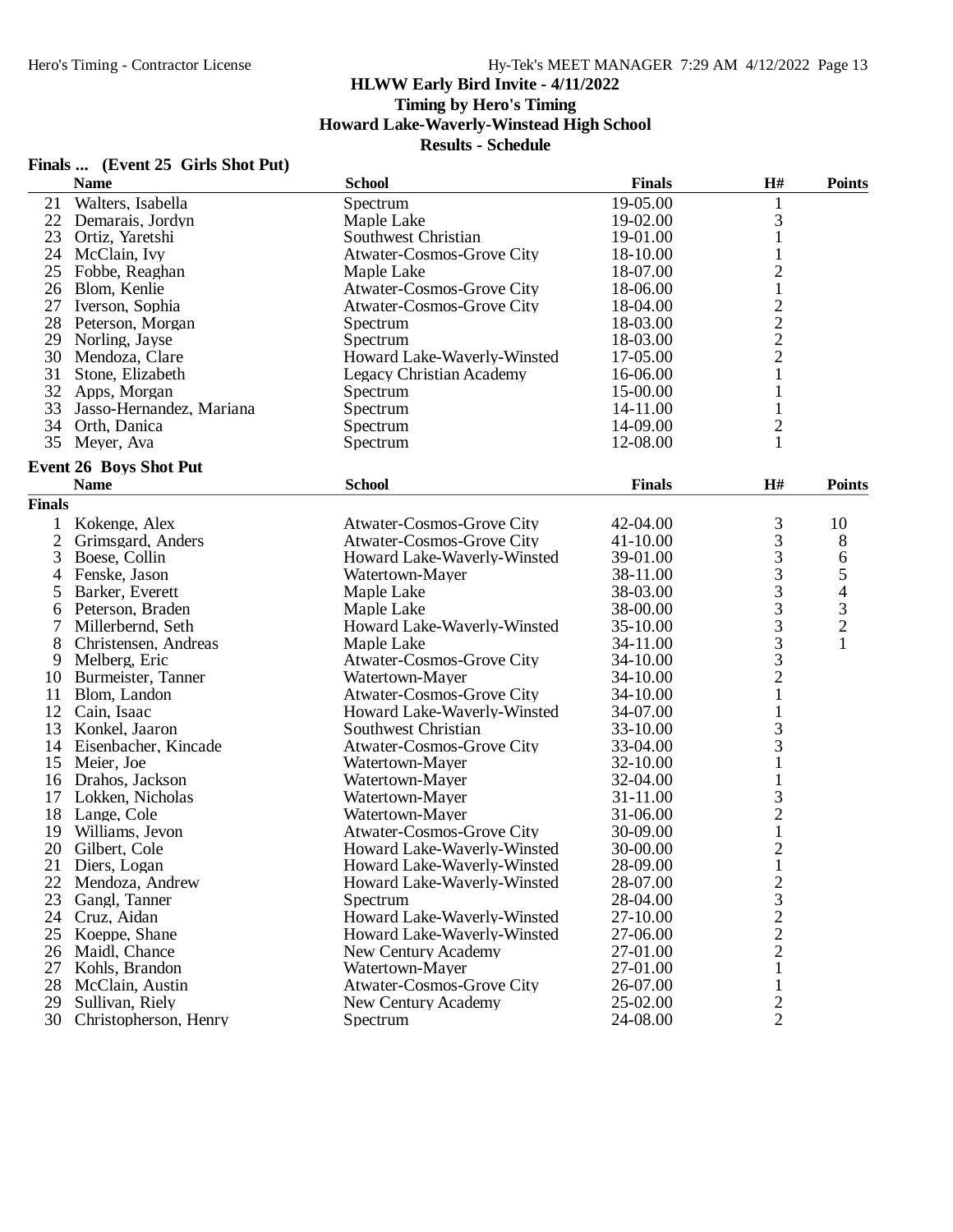**Timing by Hero's Timing**

**Howard Lake-Waverly-Winstead High School**

| Finals |  | (Event 26 Boys Shot Put) |
|--------|--|--------------------------|
|--------|--|--------------------------|

|                     | $F$ mais $\ldots$ (EVCIR 20 Doys Shot I at)<br><b>Name</b> | <b>School</b>                    | <b>Finals</b> | H#                                         | <b>Points</b>  |
|---------------------|------------------------------------------------------------|----------------------------------|---------------|--------------------------------------------|----------------|
| 31                  | Melotik, Micale                                            | Spectrum                         | 23-02.00      | $\mathbf 1$                                |                |
|                     | 32 Paulson, Jimmy                                          | Spectrum                         | 22-00.00      |                                            |                |
| 33                  | Daniels, Aaron                                             | Spectrum                         | $21 - 10.00$  | $\frac{2}{2}$                              |                |
| 34                  | Kerkow, Dalton                                             | Maple Lake                       | $21 - 10.00$  |                                            |                |
| 35                  | Caswell, Jonah                                             | Spectrum                         | 20-11.00      | $\mathbf{1}$                               |                |
|                     | 36 Snider, Amani                                           | Southwest Christian              | 19-11.00      | $\mathbf{1}$                               |                |
|                     | 37 Richardson, Beau                                        | Atwater-Cosmos-Grove City        | 17-00.00      | $\overline{c}$                             |                |
| 38                  | Balabon, Lleyton                                           | Spectrum                         | 16-09.00      | $\mathbf{1}$                               |                |
|                     | 39 Bermal, Logan                                           |                                  | 14-04.00      |                                            |                |
|                     |                                                            | Maple Lake                       |               | $\overline{\mathbf{c}}$<br>$\mathbf{1}$    |                |
| $\qquad \qquad - -$ | Barnhill, Tayven                                           | <b>Atwater-Cosmos-Grove City</b> | <b>ND</b>     |                                            |                |
|                     | <b>Event 27 Girls Discus Throw</b><br><b>Name</b>          | <b>School</b>                    | <b>Finals</b> | H#                                         | <b>Points</b>  |
| <b>Finals</b>       |                                                            |                                  |               |                                            |                |
| 1                   | Onell, Madelynn                                            | Watertown-Mayer                  | 101-08        | $\overline{c}$                             | 10             |
| $\overline{2}$      | Neumann, Natalie                                           | Maple Lake                       | $97-11$       |                                            | 8              |
| 3                   | Fasching, Rebecca                                          | Howard Lake-Waverly-Winsted      | 75-04         | $\frac{2}{2}$                              | 6              |
|                     |                                                            | Maple Lake                       | 74-09         |                                            | 5              |
| 4                   | Demarais, Jordyn                                           |                                  |               | $\overline{2}$                             | $\overline{4}$ |
| 5                   | Eisenbacher, Quinn                                         | Atwater-Cosmos-Grove City        | 65-00         |                                            |                |
| 6                   | Hanson, Lucy                                               | Spectrum                         | 63-00         | $\mathbf{1}$                               | $\mathfrak 3$  |
| 7                   | Bettin, Saraphina                                          | Southwest Christian              | $62 - 05$     | $\mathbf{1}$                               | $\overline{2}$ |
| 8                   | Fischer, Natalie                                           | Spectrum                         | 59-10         | $\overline{\mathbf{c}}$                    | $\mathbf{1}$   |
| 9                   | Hanson, Emily                                              | Watertown-Mayer                  | $57 - 11$     | $\mathbf{1}$                               |                |
| 9                   | Oravetz, Miley                                             | Maple Lake                       | $57 - 11$     | $\overline{c}$                             |                |
| 11                  | Klinger, Ruby                                              | <b>Atwater-Cosmos-Grove City</b> | 57-08         | $\mathbf{1}$                               |                |
| 11                  | Matheson, Emma                                             | Howard Lake-Waverly-Winsted      | 57-08         |                                            |                |
| 13                  | Gorres, Adison                                             | Maple Lake                       | 57-02         | $\frac{2}{2}$                              |                |
| 14                  | Baumann, Hailey                                            | Howard Lake-Waverly-Winsted      | 55-07         | $\overline{c}$                             |                |
| 15                  | Passa, Harley Ann                                          | Atwater-Cosmos-Grove City        | 54-09         | $\mathbf{1}$                               |                |
| 15                  | Fobbe, Reaghan                                             | Maple Lake                       | 54-09         | $\overline{c}$                             |                |
| 17                  | Mendoza, Clare                                             | Howard Lake-Waverly-Winsted      | $52 - 11$     | $\mathbf{1}$                               |                |
| 18                  | Wurm, Molly                                                | Maple Lake                       | 50-04         | $\overline{c}$                             |                |
| 19                  | Peterson, Morgan                                           | Spectrum                         | 48-03         | $\mathbf{1}$                               |                |
| 20                  | McClain, Ivy                                               | <b>Atwater-Cosmos-Grove City</b> | $43 - 00$     | $\mathbf{1}$                               |                |
| 21                  | Iverson, Sophia                                            | Atwater-Cosmos-Grove City        | $42 - 05$     | 1                                          |                |
| 22                  | Norling, Jayse                                             | Spectrum                         | $41-09$       | 1                                          |                |
| 23                  | Walters, Isabella                                          | Spectrum                         | $37-03$       | 1                                          |                |
| 24                  | Apps, Morgan                                               | Spectrum                         | 29-02         | $\mathbf{1}$                               |                |
| 25                  | Meyer, Ava                                                 | Spectrum                         | 23-08         | 1                                          |                |
|                     | <b>Event 28 Boys Discus Throw</b>                          |                                  |               |                                            |                |
|                     | <b>Name</b>                                                | <b>School</b>                    | <b>Finals</b> | H#                                         | <b>Points</b>  |
| <b>Finals</b>       |                                                            |                                  |               |                                            |                |
| 1                   | Grimsgard, Anders                                          | <b>Atwater-Cosmos-Grove City</b> | 121-08        |                                            | 10             |
| 2                   | Melberg, Eric                                              | <b>Atwater-Cosmos-Grove City</b> | 121-04        | $\frac{3}{3}$                              | 8              |
| 3                   | Kokenge, Alex                                              | <b>Atwater-Cosmos-Grove City</b> | 113-04        |                                            | 6              |
| 4                   | Millerbernd, Seth                                          | Howard Lake-Waverly-Winsted      | 103-02        |                                            | 5              |
| 5                   | Peterson, Braden                                           | Maple Lake                       | 98-09         | $\begin{array}{c} 3 \\ 3 \\ 3 \end{array}$ | 4              |
| 6                   | Cain, Isaac                                                | Howard Lake-Waverly-Winsted      | 96-03         | 3                                          | 3              |
|                     |                                                            |                                  |               |                                            |                |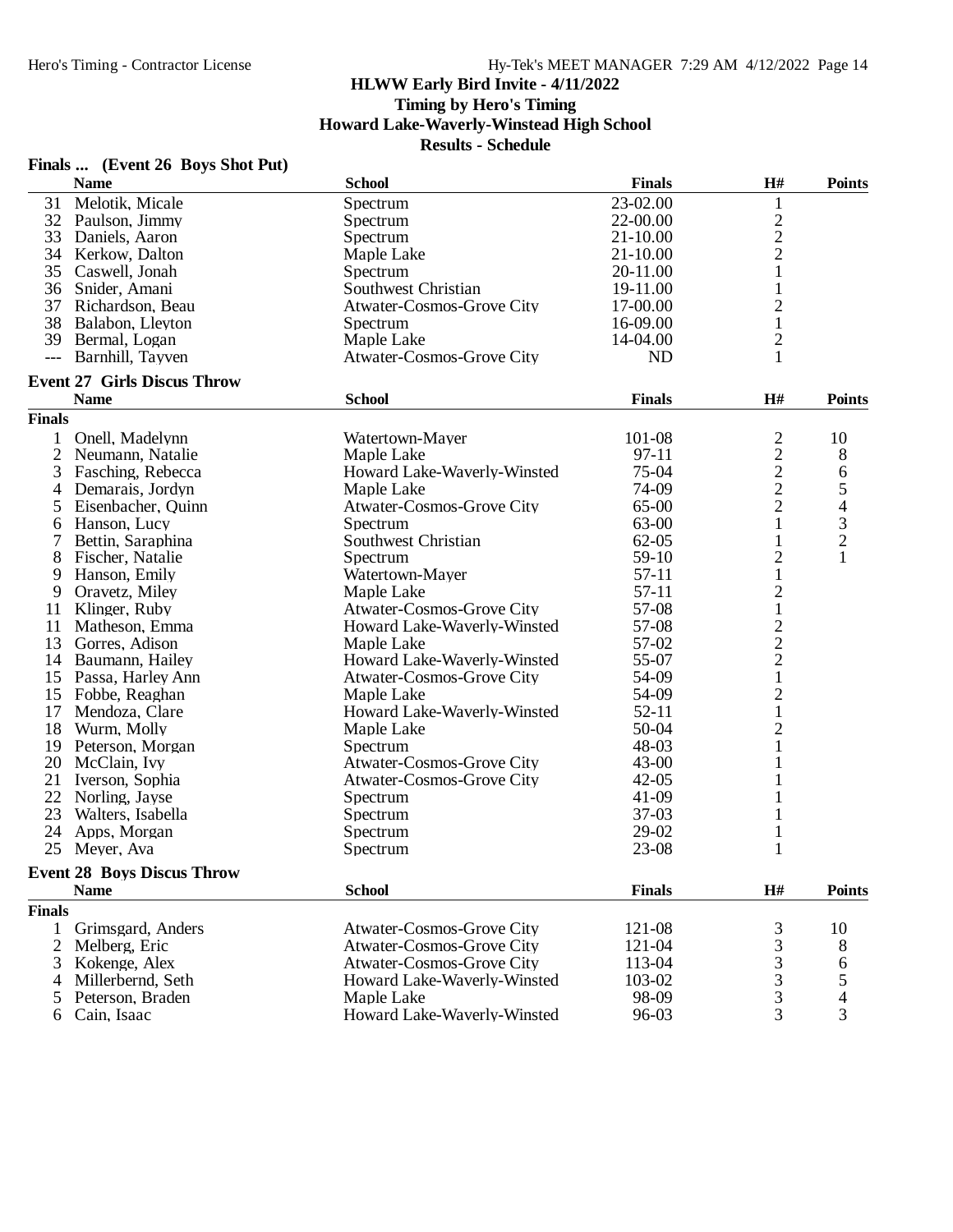# **HLWW Early Bird Invite - 4/11/2022 Timing by Hero's Timing**

**Howard Lake-Waverly-Winstead High School**

|                           | Finals  (Event 28 Boys Discus Throw) |                             |     |                |
|---------------------------|--------------------------------------|-----------------------------|-----|----------------|
| $\mathbf{N}$ $\mathbf{L}$ |                                      | $\mathbf{E}$ , $\mathbf{E}$ | ТТЩ | $\mathbf{D}$ . |

|                | <b>Name</b>                      | <b>School</b>                    | <b>Finals</b> | H#                      | <b>Points</b>                         |
|----------------|----------------------------------|----------------------------------|---------------|-------------------------|---------------------------------------|
| $\tau$         | Fenske, Jason                    | Watertown-Mayer                  | 93-01         | 3                       | $\overline{2}$                        |
| 8              | Eisenbacher, Kincade             | <b>Atwater-Cosmos-Grove City</b> | 88-07         | 3                       |                                       |
| 9              | Drahos, Jackson                  | Watertown-Mayer                  | 87-03         | $\mathbf{1}$            | $\mathbf{1}$                          |
| 10             | Cruz, Aidan                      | Howard Lake-Waverly-Winsted      | 81-08         | $\overline{c}$          |                                       |
| 11             | Diers, Logan                     | Howard Lake-Waverly-Winsted      | 79-04         | $\,1$                   |                                       |
| 12             | Karles, Isaiah                   | Howard Lake-Waverly-Winsted      | 77-08         |                         |                                       |
| 13             | Koeppe, Shane                    | Howard Lake-Waverly-Winsted      | 74-07         |                         |                                       |
| 14             | Barker, Everett                  | Maple Lake                       | 74-04         | $\frac{2}{3}$           |                                       |
| 15             | Lange, Cole                      | Watertown-Mayer                  | 73-08         | $\mathbf{1}$            |                                       |
| 16             | Block, Charlie                   | <b>Legacy Christian Academy</b>  | 73-05         | $\mathbf{1}$            |                                       |
| 17             | Maidl, Chance                    | New Century Academy              | 72-08         | 3                       |                                       |
| 18             | Russell, Alexander               | Spectrum                         | 72-03         | $\overline{c}$          |                                       |
| 19             | Meier, Joe                       | Watertown-Mayer                  | 70-02         | $\mathbf 1$             |                                       |
| 20             | Gilbert, Cole                    | Howard Lake-Waverly-Winsted      | 70-01         |                         |                                       |
| 21             | Lokken, Nicholas                 | Watertown-Mayer                  | 69-03         | $\overline{c}$          |                                       |
| 22             | Burmeister, Tanner               | Watertown-Mayer                  | 68-00         | $\mathbf{1}$            |                                       |
| 23             | Kohls, Brandon                   | Watertown-Mayer                  | $65-10$       | $\mathbf{1}$            |                                       |
| 24             | McClain, Austin                  | Atwater-Cosmos-Grove City        | $64 - 10$     | 1                       |                                       |
| 25             | Sullivan, Riely                  | New Century Academy              | $61-10$       | $\overline{c}$          |                                       |
| 26             | Gilbert, Thomas                  | <b>Legacy Christian Academy</b>  | 55-00         | 1                       |                                       |
| 27             | Daniels, Aaron                   | Spectrum                         | 54-08         | $\overline{\mathbf{c}}$ |                                       |
| 28             | Kerkow, Dalton                   | Maple Lake                       | 54-05         | $\overline{c}$          |                                       |
|                | 29 Caswell, Jonah                | Spectrum                         | 48-09         | $\mathbf{1}$            |                                       |
| 30             | Richardson, Beau                 | Atwater-Cosmos-Grove City        | 45-06         | $\mathbf{1}$            |                                       |
| 31             | Christopherson, Henry            | Spectrum                         | $44 - 10$     |                         |                                       |
|                | 32 Balabon, Lleyton              | Spectrum                         | $42 - 06$     | $\frac{2}{2}$           |                                       |
|                |                                  |                                  |               |                         |                                       |
|                | <b>Event 29 Girls Pole Vault</b> |                                  |               |                         |                                       |
|                | <b>Name</b>                      | <b>School</b>                    | <b>Finals</b> |                         | <b>Points</b>                         |
| <b>Finals</b>  |                                  |                                  |               |                         |                                       |
| 1              | Kelly, Unity                     | Howard Lake-Waverly-Winsted      | 7-00.00       |                         | 10                                    |
| $\overline{2}$ | Poppler, Dani                    | Howard Lake-Waverly-Winsted      | 6-06.00       |                         | 8                                     |
| 3              | Frericks, Taylor                 | Atwater-Cosmos-Grove City        | $6 - 00.00$   |                         | $\begin{array}{c} 6 \\ 5 \end{array}$ |
| 4              | Remus, Campbell                  | <b>Legacy Christian Academy</b>  | $6 - 00.00$   |                         |                                       |
| 5              | Praska, Grace                    | Maple Lake                       | 5-06.00       |                         | $\overline{4}$                        |
| 6              | Ireland, Maggie                  | Howard Lake-Waverly-Winsted      | 5-06.00       |                         | 2.50                                  |
| 6              | Torblaa, Abby                    | Maple Lake                       | $5-06.00$     |                         | 2.50                                  |
| 8              | Thiemann, Autumn                 | Howard Lake-Waverly-Winsted      | 5-00.00       |                         |                                       |
| 8              | Studanski, Meisha                | Atwater-Cosmos-Grove City        | 5-00.00       |                         | $\mathbf{1}$                          |
| 10             | Austin, Maddie                   | Maple Lake                       | 5-00.00       |                         |                                       |
|                | Jackson, Xandra                  | <b>Legacy Christian Academy</b>  | NH            |                         |                                       |
|                | Murphy, Alexa                    | <b>Legacy Christian Academy</b>  | <b>NH</b>     |                         |                                       |
|                | Hartkophf, Reese                 | Maple Lake                       | <b>NH</b>     |                         |                                       |
|                | Kramer, Addison                  | Maple Lake                       | <b>NH</b>     |                         |                                       |
| $---$          | Fager, Cecily                    | <b>Legacy Christian Academy</b>  | <b>NH</b>     |                         |                                       |
| $---$          | Cruz, Sophia                     | Howard Lake-Waverly-Winsted      | <b>NH</b>     |                         |                                       |
| $---$          | Degner, McKenzie                 | <b>Atwater-Cosmos-Grove City</b> | <b>NH</b>     |                         |                                       |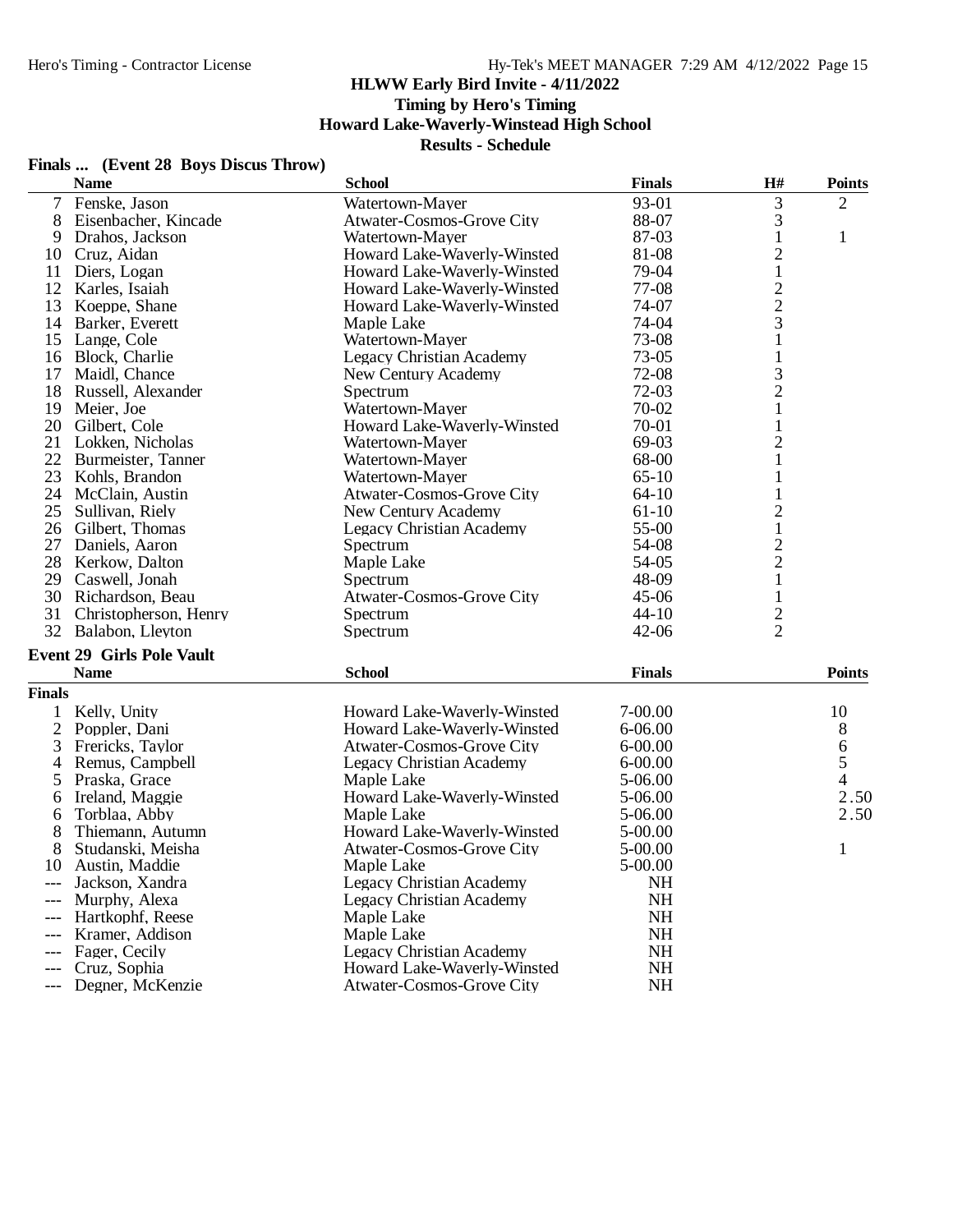#### **Event 30 Boys Pole Vault**

|               | <b>Name</b>                                   | <b>School</b>                    | <b>Finals</b> | <b>Points</b>  |
|---------------|-----------------------------------------------|----------------------------------|---------------|----------------|
| <b>Finals</b> |                                               |                                  |               |                |
| $\mathbf{1}$  | Gilbert, Thomas                               | <b>Legacy Christian Academy</b>  | 8-06.00       | 10             |
|               | 2 Matheson, Porter                            | Howard Lake-Waverly-Winsted      | 8-06.00       | 8              |
| 3             | Karles, Isaiah                                | Howard Lake-Waverly-Winsted      | 8-00.00       |                |
| 4             | Gratz, Joseph                                 | <b>Atwater-Cosmos-Grove City</b> | 7-06.00       |                |
| 5             | Morrison, Micah                               | <b>Atwater-Cosmos-Grove City</b> | 7-00.00       |                |
| 6             | Riemer, Ezekiel                               | Howard Lake-Waverly-Winsted      | $6 - 06.00$   |                |
| 7             | Van Gorp, David                               | <b>Legacy Christian Academy</b>  | $6 - 00.00$   | 65432          |
| 8             | Maus, Henry                                   | Howard Lake-Waverly-Winsted      | $6 - 00.00$   |                |
|               | <b>Event 31 Girls High Jump</b>               |                                  |               |                |
|               | <b>Name</b>                                   | <b>School</b>                    | <b>Finals</b> | <b>Points</b>  |
| <b>Finals</b> |                                               |                                  |               |                |
| 1             | Elrod, Carli                                  | Spectrum                         | 5-02.00       | 10             |
| 2             | Oscarson, Sophia                              | Watertown-Mayer                  | 4-08.00       | 8              |
| 3             | Smith, Sarah                                  | Spectrum                         | 4-06.00       | 6              |
| 4             | Paul, Arianna                                 | Howard Lake-Waverly-Winsted      | $4 - 06.00$   | 5              |
| 5             | Weese, Emily                                  | Maple Lake                       | $4 - 06.00$   | 3.50           |
| 5             | Heun, Maris                                   | Watertown-Mayer                  | $4 - 06.00$   | 3.50           |
| 7             | Thorson, Victoria                             | Howard Lake-Waverly-Winsted      | 4-03.00       | 1.50           |
| 7             | Klingelhofer, Abigail                         | Spectrum                         | 4-03.00       | 1.50           |
| 9             | Strolz, Julia                                 | Spectrum                         | 4-03.00       |                |
| 10            | Gersema, Alice                                | Watertown-Mayer                  | 4-03.00       |                |
| 11            | Tarnai, Gabby                                 | Spectrum                         | $4 - 00.00$   |                |
|               | 11 Rasmussen, Hailey                          | Watertown-Mayer                  | $4 - 00.00$   |                |
| 11            | Hartkophf, Reese                              | Maple Lake                       | $4 - 00.00$   |                |
| 11            | Novotny, Molly                                | Spectrum                         | $4 - 00.00$   |                |
|               | 15 Blom, Kenlie                               | <b>Atwater-Cosmos-Grove City</b> | $4 - 00.00$   |                |
|               | 16 Martin, Tegan                              | Spectrum                         | $4 - 00.00$   |                |
| 17            | Becker, Sylvia                                | Watertown-Mayer                  | 3-09.00       |                |
| $---$         | Becker, Charlotte                             | Watertown-Mayer                  | <b>NH</b>     |                |
|               |                                               |                                  |               |                |
|               | <b>Event 32 Boys High Jump</b><br><b>Name</b> | <b>School</b>                    | <b>Finals</b> | <b>Points</b>  |
| <b>Finals</b> |                                               |                                  |               |                |
|               |                                               |                                  |               |                |
| 1             | Sorensen, Jairus                              | Spectrum                         | $6 - 00.00$   | 10             |
| 2             | Thein, Carter                                 | Spectrum                         | 5-06.00       | 8              |
| 3             | Jones, Cam                                    | Howard Lake-Waverly-Winsted      | 5-03.00       | $\frac{6}{5}$  |
| 4             | Luchsinger, Lance                             | Howard Lake-Waverly-Winsted      | 5-03.00       |                |
| 5             | Blom, Landon                                  | Atwater-Cosmos-Grove City        | 5-03.00       | $\overline{4}$ |
| 6             | Greene, Drystin                               | Howard Lake-Waverly-Winsted      | 5-00.00       | 3              |
| 7             | Christensen, Andreas                          | Maple Lake                       | 4-09.00       | $\overline{2}$ |
| $\tau$        | Millerbernd, Seth                             | Howard Lake-Waverly-Winsted      | 4-09.00       |                |
| 9             | Johnson, Jacob                                | Watertown-Mayer                  | 4-09.00       | .33            |
| 9             | Gilbert, Cole                                 | Howard Lake-Waverly-Winsted      | 4-09.00       |                |
| 9             | Paulson, Jimmy                                | Spectrum                         | 4-09.00       | .33            |
| 9             | Struthers, Casey                              | <b>Atwater-Cosmos-Grove City</b> | 4-09.00       | .33            |
| 9             | Christopherson, Liam                          | Howard Lake-Waverly-Winsted      | 4-09.00       |                |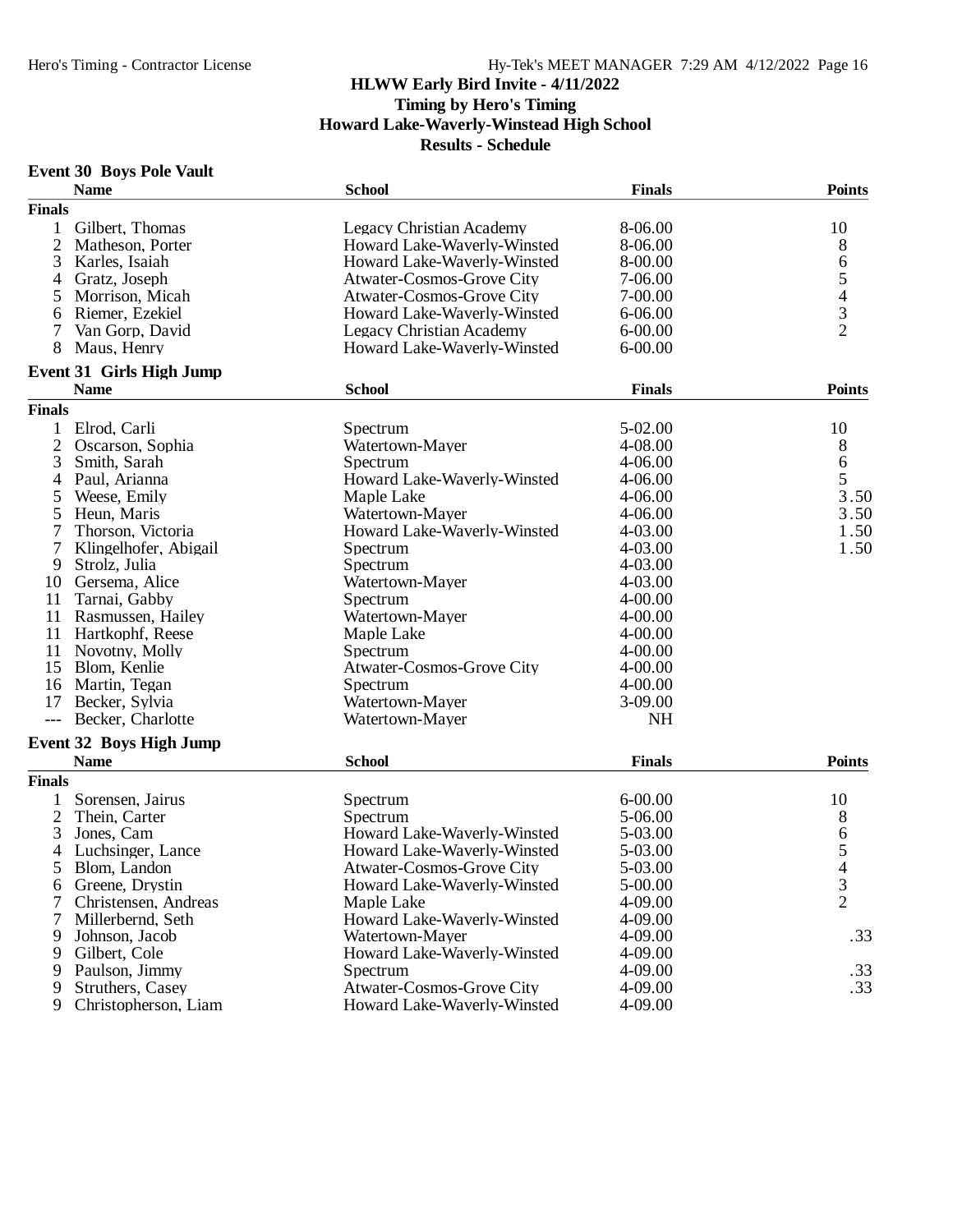**Timing by Hero's Timing**

**Howard Lake-Waverly-Winstead High School**

|                | <b>Name</b>                     | <b>School</b>                    | <b>Finals</b> | <b>Points</b> |
|----------------|---------------------------------|----------------------------------|---------------|---------------|
| ---            | Gabrelcik, Wyatt                | Watertown-Mayer                  | <b>NH</b>     |               |
|                | Hernandez, Roger                | Spectrum                         | <b>NH</b>     |               |
|                | Hilgers, Zach                   | Watertown-Mayer                  | <b>NH</b>     |               |
|                | Peterson, Braden                | Maple Lake                       | <b>NH</b>     |               |
| ---            | Gilbert, Thomas                 | Legacy Christian Academy         | <b>NH</b>     |               |
| ---            | Suiter, Jack                    | Spectrum                         | <b>NH</b>     |               |
|                | Williams, Jevon                 | Atwater-Cosmos-Grove City        | <b>NH</b>     |               |
| $---$          | Waknitz, Jamison                | Spectrum                         | NH            |               |
| $---$          | Bermal, Logan                   | Maple Lake                       | NH            |               |
|                | <b>Event 33 Girls Long Jump</b> |                                  |               |               |
|                | <b>Name</b>                     | <b>School</b>                    | <b>Finals</b> | <b>Points</b> |
| <b>Finals</b>  |                                 |                                  |               |               |
|                | Paul, Arianna                   | Howard Lake-Waverly-Winsted      | 16-06.00      | 10            |
| $\overline{2}$ | Dekkers, Ada                    | Southwest Christian              | 15-03.00      | 8             |
| 3              | Burney, Alaina                  | Spectrum                         | 14-09.00      | 6             |
| $\overline{4}$ | Heath, Harmony                  | Maple Lake                       | 14-06.00      |               |
| 5              | Elrod, Carli                    | Spectrum                         | 14-06.00      | $543$<br>$21$ |
| 6              | Danielson, Ava                  | Watertown-Mayer                  | 14-05.50      |               |
|                | Heun, Maris                     | Watertown-Mayer                  | 14-02.00      |               |
| 8              | Wercinski, Kaitlyn              | Southwest Christian              | 13-11.00      |               |
| 9              | Freeby, Zoe                     | Spectrum                         | 13-10.00      |               |
| 10             | Beck, Grace                     | Spectrum                         | 13-09.50      |               |
| 11             | Tepley, Jackie                  | Howard Lake-Waverly-Winsted      | 13-07.50      |               |
| 12             | Gilbert, Anja                   | Watertown-Mayer                  | 13-05.00      |               |
| 13             | Frisbie, Kira                   | Watertown-Mayer                  | 13-03.00      |               |
| 14             | Johnson, Haley                  | Atwater-Cosmos-Grove City        | 13-02.00      |               |
| 15             | Blom, Kenlie                    | <b>Atwater-Cosmos-Grove City</b> | 12-10.00      |               |
| 16             | Keskey, Maren                   | Southwest Christian              | 12-04.00      |               |
| 17             | Carter, Kelly                   | Southwest Christian              | 12-04.00      |               |
| 18             | Fynboh, Kassandra               | Maple Lake                       | 12-03.00      |               |
| 19             | Cameron, Nora                   | Southwest Christian              | 11-11.00      |               |
| 20             | Millerbernd, Hallie             | Howard Lake-Waverly-Winsted      | 11-10.50      |               |
| 21             | Bierweth, Avary                 | Atwater-Cosmos-Grove City        | 11-09.50      |               |
| 22             | Aldrich, Jadyn                  | Watertown-Mayer                  | 11-09.00      |               |
| 23             | Rowe, Avery                     | Maple Lake                       | 11-07.00      |               |
| 24             | Rasmussen, Hailey               | Watertown-Mayer                  | 11-04.00      |               |
| 25             | Palmieri, Ava                   | Spectrum                         | 11-03.50      |               |
| 26             | Becker, Sylvia                  | Watertown-Mayer                  | 11-03.00      |               |
| 27             | Olson, Kendyl                   | Watertown-Mayer                  | 10-09.00      |               |
| 28             | Merkle, Joellen                 | Southwest Christian              | 10-09.00      |               |
| 29             | Rosenquist, Jada                | <b>Atwater-Cosmos-Grove City</b> | 10-07.00      |               |
| 30             | Domjahn, Bryn                   | Watertown-Mayer                  | 10-05.00      |               |
| 31             | Phalen, Ellie                   | Watertown-Mayer                  | 10-03.50      |               |
| 32             | Berscheit, Hope                 | Watertown-Mayer                  | 10-03.00      |               |
| 33             | Ortiz, Celia                    | Maple Lake                       | 10-00.00      |               |
| ---            | Zuelke, Aurora                  | Maple Lake                       | <b>FOUL</b>   |               |
| ---            | Adams-Trost, Lily               | Southwest Christian              | <b>FOUL</b>   |               |
| ---            | Krzmarick, Nicole               | Howard Lake-Waverly-Winsted      | <b>FOUL</b>   |               |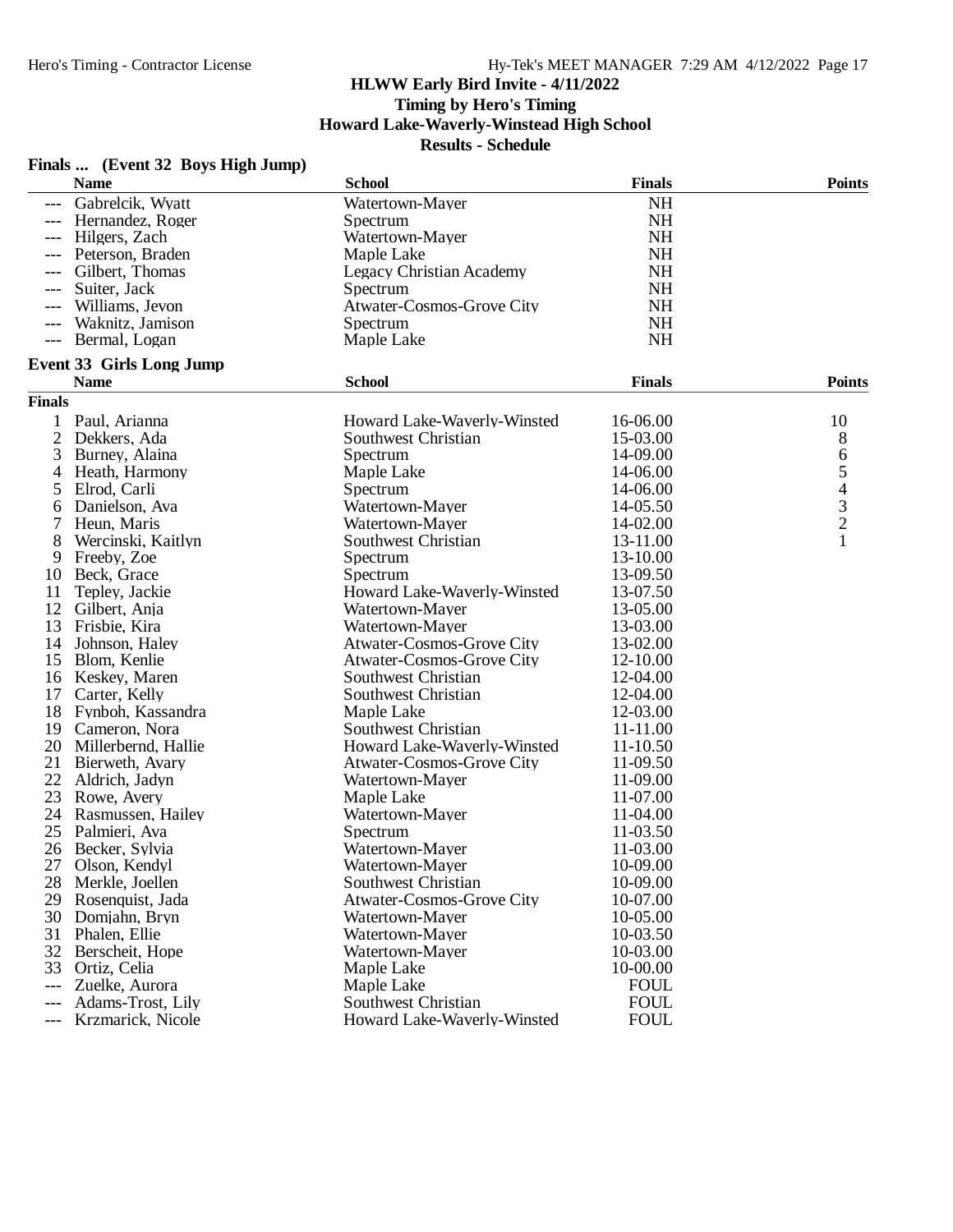|               | Finals  (Event 33 Girls Long Jump) |                                  |               |                                                 |
|---------------|------------------------------------|----------------------------------|---------------|-------------------------------------------------|
|               | <b>Name</b>                        | <b>School</b>                    | <b>Finals</b> | <b>Points</b>                                   |
|               | --- Paul, Brianna                  | Howard Lake-Waverly-Winsted      | <b>FOUL</b>   |                                                 |
|               | <b>Event 34 Boys Long Jump</b>     |                                  |               |                                                 |
|               | <b>Name</b>                        | <b>School</b>                    | <b>Finals</b> | <b>Points</b>                                   |
| <b>Finals</b> |                                    |                                  |               |                                                 |
|               |                                    |                                  |               |                                                 |
| 1             | Luchsinger, Lance                  | Howard Lake-Waverly-Winsted      | 19-01.25      | 10                                              |
| 2             | Blom, Landon                       | <b>Atwater-Cosmos-Grove City</b> | 18-03.00      | 8                                               |
| 3             | Pope, Aiden                        | Watertown-Mayer                  | 16-10.00      | 6                                               |
| 4             | Klages, Dane                       | Maple Lake                       | 16-07.50      | $\begin{array}{c} 5 \\ 4 \\ 3 \\ 2 \end{array}$ |
| 5             | Rheault, Zach                      | Howard Lake-Waverly-Winsted      | 16-06.75      |                                                 |
| 6             | Buck, Zion                         | Southwest Christian              | 16-03.00      |                                                 |
| 7             | Bebo, Aaron                        | Howard Lake-Waverly-Winsted      | 16-00.00      | $\mathbf{1}$                                    |
| 8             | Miller, Elijah                     | Spectrum                         | 15-11.25      |                                                 |
| 9             | Williams, Jevon                    | Atwater-Cosmos-Grove City        | 15-10.00      |                                                 |
| 10            | Paulson, Jimmy                     | Spectrum                         | 15-06.50      |                                                 |
| 11            | Johnson, Jacob                     | Watertown-Mayer                  | 15-04.50      |                                                 |
| 12            | Janikula, Owen                     | Watertown-Mayer                  | 15-02.25      |                                                 |
| 13            | Christensen, Robert                | Spectrum                         | 14-11.00      |                                                 |
| 14            | Adams, Henry                       | Spectrum                         | 14-09.25      |                                                 |
| 15            | Mutua, Dudley                      | Spectrum                         | 14-07.75      |                                                 |
|               | 16 Peterson, Logan                 | Spectrum                         | 14-06.00      |                                                 |
| 17            | Sorenson, Elijah                   | Spectrum                         | 14-05.00      |                                                 |
| 18            | Lesyinski, Chase                   | Spectrum                         | 14-01.00      |                                                 |
| 19            | Maidl, Chance                      | New Century Academy              | 13-10.50      |                                                 |
| 20            | Olson, Joren                       | Watertown-Mayer                  | 13-10.50      |                                                 |
| 21            | Rudzitis, Joren                    | Legacy Christian Academy         | 13-10.00      |                                                 |
| 22            | Hickman, Austin                    | Maple Lake                       | 13-10.00      |                                                 |
| 23            | Struthers, Casey                   | <b>Atwater-Cosmos-Grove City</b> | 13-10.00      |                                                 |
| 24            | Gilbert, Lonne                     | Watertown-Mayer                  | 13-07.00      |                                                 |
| 25            | Kucala, Justin                     | <b>Legacy Christian Academy</b>  | 13-04.25      |                                                 |
| 26            | Rotz, Bryson                       | Southwest Christian              | 13-01.75      |                                                 |
| 27            | Van Gorp, David                    | <b>Legacy Christian Academy</b>  | 12-10.25      |                                                 |
| 28            | DeBoer, Tyler                      | Watertown-Mayer                  | 12-08.50      |                                                 |
| 29            | Warnke, Tai                        | Spectrum                         | 12-07.00      |                                                 |
| 30            | Meyer, Jacob                       | <b>Atwater-Cosmos-Grove City</b> | 12-04.50      |                                                 |
| 31            | Kerkes, Simon                      | <b>Legacy Christian Academy</b>  | 12-04.25      |                                                 |
| 32            | Hunt, Andy                         | Southwest Christian              | 12-03.00      |                                                 |
| 33            | Schinze, Lincoln                   | Watertown-Mayer                  | 11-11.50      |                                                 |
|               | 34 Buer, Blake                     | <b>Atwater-Cosmos-Grove City</b> | 11-03.00      |                                                 |
| 35.           | Stoeber, Blake                     | Maple Lake                       | 10-02.75      |                                                 |
|               | 36 Peterson, Charlie               | Maple Lake                       | 8-08.50       |                                                 |
| ---           | Chlan, Brolin                      | Maple Lake                       | <b>FOUL</b>   |                                                 |
| $---$         | Suiter, Jack                       | Spectrum                         | <b>FOUL</b>   |                                                 |
| ---           | Granger, Phillip                   | Spectrum                         | <b>FOUL</b>   |                                                 |
| ---           | Zillmer, Keenan                    | Howard Lake-Waverly-Winsted      | <b>FOUL</b>   |                                                 |
| ---           | Bermal, Logan                      | Maple Lake                       | <b>FOUL</b>   |                                                 |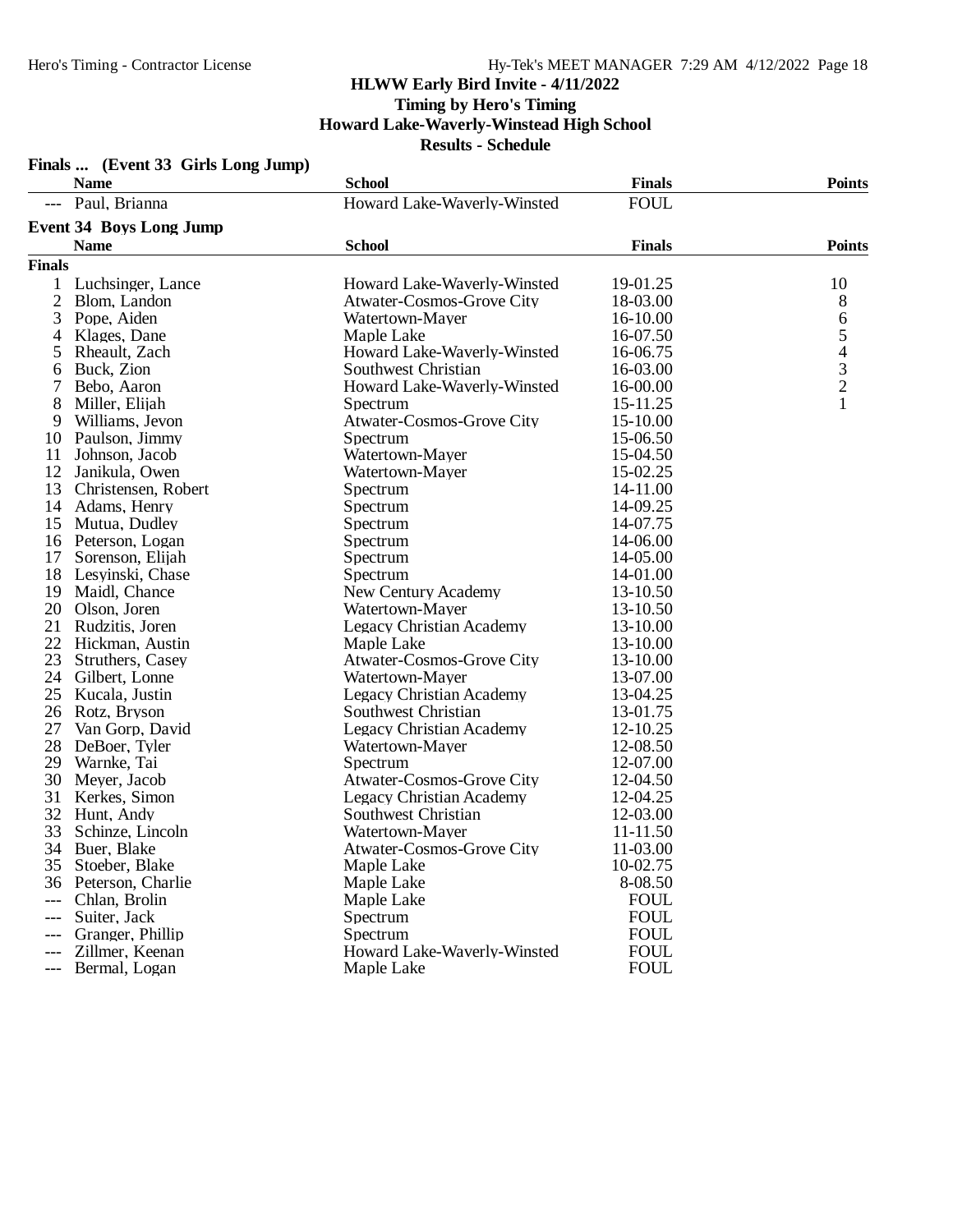# **Event 35 Girls Triple Jump**

|                | <b>Name</b>                      | <b>School</b>                                                              | <b>Finals</b>        | <b>Points</b>                                   |
|----------------|----------------------------------|----------------------------------------------------------------------------|----------------------|-------------------------------------------------|
| <b>Finals</b>  |                                  |                                                                            |                      |                                                 |
| 1              | Aberra, Elianna                  | Spectrum                                                                   | 35-11.00             | 10                                              |
| $\overline{c}$ | Gilbert, Anja                    | Watertown-Mayer                                                            | 34-01.00             | 8                                               |
| 3              | Heun, Maris                      | Watertown-Mayer                                                            | 32-01.00             | 6                                               |
| 4              | McCabe, Maggie                   | Watertown-Mayer                                                            | 31-03.00             | 5                                               |
| 5              | Heath, Harmony                   | Maple Lake                                                                 | 30-02.00             | 4                                               |
| 6              | Freeby, Zoe                      | Spectrum                                                                   | 29-03.00             | 3                                               |
| 7              | Heun, Ava                        | Watertown-Mayer                                                            | 28-05.00             |                                                 |
| 8              | Fasching, Ivy                    | Howard Lake-Waverly-Winsted                                                | 28-04.00             | $\overline{c}$                                  |
| 9              | Millerbernd, Hallie              | Howard Lake-Waverly-Winsted                                                | 28-00.00             | 1                                               |
| 10             | Becker, Charlotte                | Watertown-Mayer                                                            | 26-10.00             |                                                 |
|                | 11 Smith, Sarah                  | Spectrum                                                                   | 26-05.00             |                                                 |
| 12             | Wetch, Makenna                   | Maple Lake                                                                 | 25-02.00             |                                                 |
|                | 13 Olson, Kendyl                 | Watertown-Mayer                                                            | 24-07.00             |                                                 |
|                | 14 Aldrich, Jadyn                | Watertown-Mayer                                                            | 24-03.00             |                                                 |
|                | 15 Dimaze, Jezabel               | Spectrum                                                                   | 23-08.00             |                                                 |
| $---$          | Bettin, Saraphina                | Southwest Christian                                                        | <b>FOUL</b>          |                                                 |
|                | <b>Event 36 Boys Triple Jump</b> |                                                                            |                      |                                                 |
|                | <b>Name</b>                      | <b>School</b>                                                              | <b>Finals</b>        | <b>Points</b>                                   |
| <b>Finals</b>  |                                  |                                                                            |                      |                                                 |
| $\mathbf{1}$   |                                  |                                                                            |                      | 10                                              |
|                | Reis, Max<br>Mallak, Mitchell    | Spectrum<br>Howard Lake-Waverly-Winsted                                    | 42-01.00<br>37-01.50 |                                                 |
| 2<br>3         |                                  | Maple Lake                                                                 | 36-00.50             | 8                                               |
| 4              | Haglin, Alan                     |                                                                            |                      | 6                                               |
|                | Miller, Elijah                   | Spectrum                                                                   | 35-08.00             |                                                 |
| 5              | Lind, Nick                       | Maple Lake                                                                 | 34-11.50             |                                                 |
| 6              | Russell, Alexander               | Spectrum                                                                   | 33-11.00             | $\begin{array}{c} 5 \\ 4 \\ 3 \\ 2 \end{array}$ |
| 7              | Gilbert, Lonne                   | Watertown-Mayer                                                            | 33-09.25             |                                                 |
| 8              | Knott, Jaxon                     | Howard Lake-Waverly-Winsted                                                | 33-07.50             | $\mathbf{1}$                                    |
| 9              | Konkel, Jaaron                   | Southwest Christian                                                        | 33-05.25             |                                                 |
|                | 10 Adams, Henry                  | Spectrum                                                                   | 32-07.50             |                                                 |
| 11             | Lesyinski, Chase                 | Spectrum                                                                   | 29-10.75             |                                                 |
|                |                                  | Event 37 Outdoor Pentathlon: #1 Girls 100 Meter Hurdles Outdoor Pentathlon |                      |                                                 |
|                | <b>Name</b>                      | <b>School</b>                                                              | <b>Finals</b>        |                                                 |
| <b>Finals</b>  |                                  |                                                                            |                      |                                                 |
| 1              | Paul, Arianna                    | Howard Lake-Waverly-Winsted                                                | 17.07                |                                                 |
| $\overline{c}$ | Elrod. Carli                     | Spectrum                                                                   | 17.63                |                                                 |
| 3              | Blom, Kenlie                     | Atwater-Cosmos-Grove City                                                  | 23.49                |                                                 |
|                |                                  | Event 37 Outdoor Pentathlon: #2 Girls Shot Put Outdoor Pentathlon          |                      |                                                 |
|                | <b>Name</b>                      | <b>School</b>                                                              | <b>Finals</b>        |                                                 |
| <b>Finals</b>  |                                  |                                                                            |                      |                                                 |
|                | 1 Paul, Arianna                  | Howard Lake-Waverly-Winsted                                                | 8.30m                |                                                 |
| $\overline{2}$ | Elrod, Carli                     | Spectrum                                                                   | 6.81m                |                                                 |
| 3              | Blom, Kenlie                     | <b>Atwater-Cosmos-Grove City</b>                                           | 5.64m                |                                                 |
|                |                                  |                                                                            |                      |                                                 |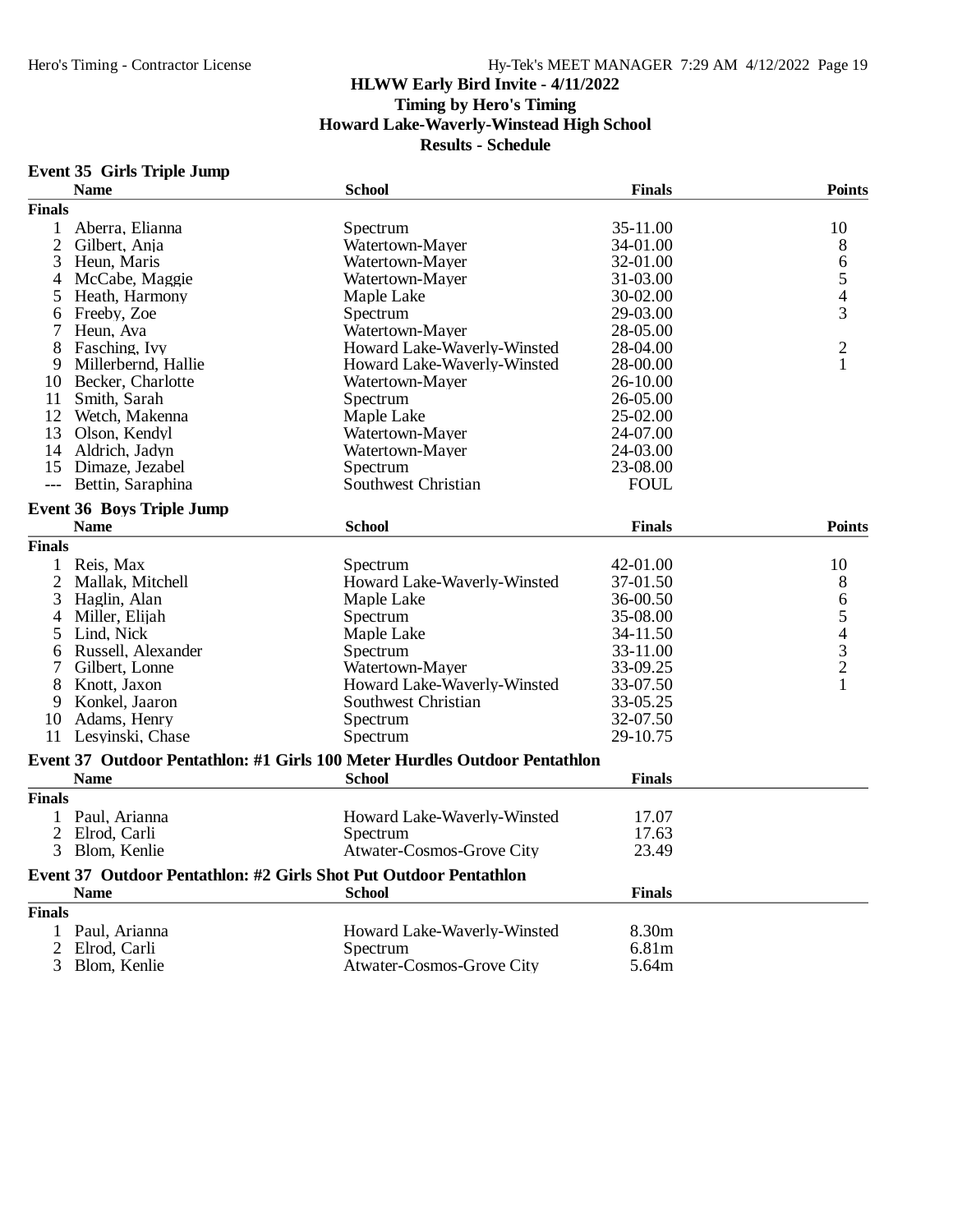**Timing by Hero's Timing**

**Howard Lake-Waverly-Winstead High School**

|                                                                        | Event 37 Outdoor Pentathlon: #3 Girls High Jump Outdoor Pentathlon<br><b>Name</b>        | <b>School</b>                                                               | <b>Finals</b>                                   |  |  |  |  |  |  |
|------------------------------------------------------------------------|------------------------------------------------------------------------------------------|-----------------------------------------------------------------------------|-------------------------------------------------|--|--|--|--|--|--|
| <b>Finals</b>                                                          |                                                                                          |                                                                             |                                                 |  |  |  |  |  |  |
| 1<br>2<br>3                                                            | Elrod, Carli<br>Paul, Arianna<br>Blom, Kenlie                                            | Spectrum<br>Howard Lake-Waverly-Winsted<br>Atwater-Cosmos-Grove City        | 1.57m<br>1.37m<br>1.22m                         |  |  |  |  |  |  |
|                                                                        | Event 37 Outdoor Pentathlon: #4 Girls Long Jump Outdoor Pentathlon<br><b>Name</b>        | <b>School</b>                                                               | <b>Finals</b>                                   |  |  |  |  |  |  |
| <b>Finals</b>                                                          |                                                                                          |                                                                             |                                                 |  |  |  |  |  |  |
| 1<br>2<br>3                                                            | Paul, Arianna<br>Elrod, Carli<br>Blom, Kenlie                                            | Howard Lake-Waverly-Winsted<br>Spectrum<br><b>Atwater-Cosmos-Grove City</b> | 5.03 <sub>m</sub><br>4.42m<br>3.91 <sub>m</sub> |  |  |  |  |  |  |
| Event 37 Outdoor Pentathlon: #5 Girls 800 Meter Run Outdoor Pentathlon |                                                                                          |                                                                             |                                                 |  |  |  |  |  |  |
|                                                                        | <b>Name</b>                                                                              | <b>School</b>                                                               | <b>Finals</b>                                   |  |  |  |  |  |  |
| <b>Finals</b><br>1<br>2<br>3                                           | Elrod, Carli<br>Paul, Arianna<br>Blom, Kenlie                                            | Spectrum<br>Howard Lake-Waverly-Winsted<br>Atwater-Cosmos-Grove City        | 2:33.61<br>2:40.40<br>3:00.15                   |  |  |  |  |  |  |
|                                                                        | Event 38 Outdoor Pentathlon: #1 Boys 110 Meter Hurdles Outdoor Pentathlon<br><b>Name</b> | <b>School</b>                                                               | <b>Finals</b>                                   |  |  |  |  |  |  |
| <b>Finals</b>                                                          |                                                                                          |                                                                             |                                                 |  |  |  |  |  |  |
|                                                                        | Blom, Landon<br>2 Paulson, Jimmy                                                         | Atwater-Cosmos-Grove City<br>Spectrum                                       | 17.91<br>19.32                                  |  |  |  |  |  |  |
|                                                                        | Event 38 Outdoor Pentathlon: #2 Boys Shot Put Outdoor Pentathlon<br><b>Name</b>          | <b>School</b>                                                               | <b>Finals</b>                                   |  |  |  |  |  |  |
| <b>Finals</b>                                                          |                                                                                          |                                                                             |                                                 |  |  |  |  |  |  |
|                                                                        | 1 Blom, Landon<br>2 Paulson, Jimmy                                                       | Atwater-Cosmos-Grove City<br>Spectrum                                       | 10.62m<br>6.72m                                 |  |  |  |  |  |  |
|                                                                        | Event 38 Outdoor Pentathlon: #3 Boys High Jump Outdoor Pentathlon<br><b>Name</b>         | <b>School</b>                                                               | <b>Finals</b>                                   |  |  |  |  |  |  |
| <b>Finals</b>                                                          |                                                                                          |                                                                             |                                                 |  |  |  |  |  |  |
|                                                                        | Blom, Landon<br>Paulson, Jimmy                                                           | <b>Atwater-Cosmos-Grove City</b><br>Spectrum                                | 1.60m<br>1.44m                                  |  |  |  |  |  |  |
|                                                                        | Event 38 Outdoor Pentathlon: #4 Boys Long Jump Outdoor Pentathlon<br><b>Name</b>         | <b>School</b>                                                               | <b>Finals</b>                                   |  |  |  |  |  |  |
| <b>Finals</b>                                                          |                                                                                          |                                                                             |                                                 |  |  |  |  |  |  |
| 1                                                                      | Blom, Landon<br>Paulson, Jimmy                                                           | Atwater-Cosmos-Grove City<br>Spectrum                                       | 5.56m<br>4.99m                                  |  |  |  |  |  |  |
|                                                                        | Event 38 Outdoor Pentathlon: #5 Boys 800 Meter Run Outdoor Pentathlon<br><b>Name</b>     | <b>School</b>                                                               | <b>Finals</b>                                   |  |  |  |  |  |  |
| <b>Finals</b>                                                          |                                                                                          |                                                                             |                                                 |  |  |  |  |  |  |
| $\overline{c}$<br>3                                                    | Williams, Jevon<br>Blom, Landon<br>Paulson, Jimmy                                        | Atwater-Cosmos-Grove City<br><b>Atwater-Cosmos-Grove City</b><br>Spectrum   | 2:22.74<br>2:25.79<br>2:26.60                   |  |  |  |  |  |  |